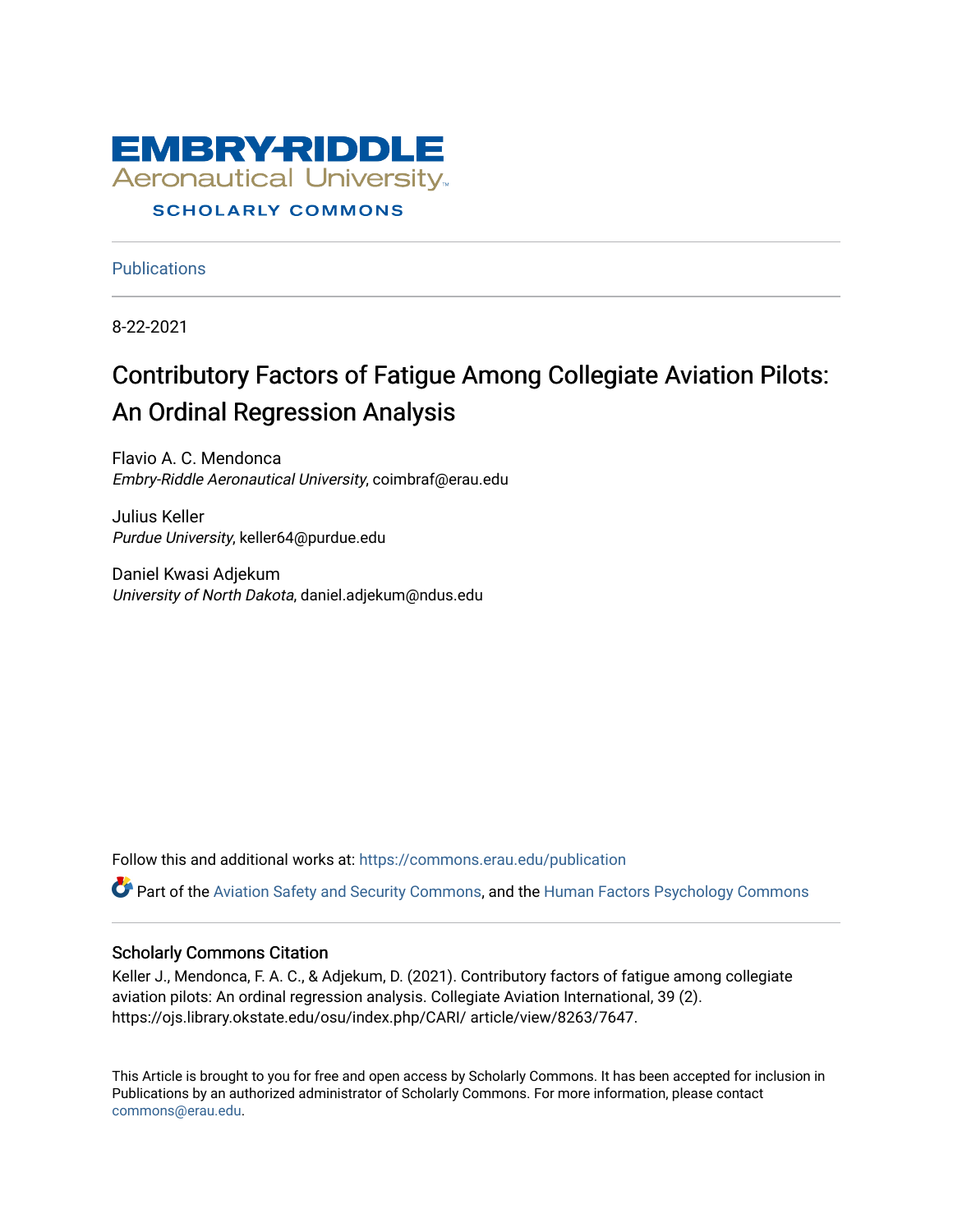

## **Collegiate Aviation Review International**

Volume 39 | Issue 2 Peer Reviewed Article #4

8-22-2021

# Contributory Factors of Fatigue Among Collegiate Aviation Pilots: An Ordinal Regression Analysis

Julius Keller *Purdue University*

Flavio Antonio Coimbra Mendonca *Embry Riddle Aeronautical University*

Daniel Kwasi Adjekum *University of North Dakota*

Fatigue is a pervasive safety hazard in aviation affecting several aspects of a pilot's' ability to safely perform their jobs. Several factors can contribute to fatigue, including inadequate sleep, stress, long work hours, excessive workload, and inadequate nutritional habits. In addition to flight training, some factors including academic, social, part-time work, and emerging time management skills are unique for Title 14 Code of Federal Regulations (CFR) Part 141 collegiate aviation pilots. By utilizing the Collegiate Aviation Fatigue Inventory (CAFI-II) at eight flight programs  $(n = 422)$ , the current study examined factors such as fatigue training received, time spent working/studying and socializing, and enrollment level. Ordinal regression was used to assess the odds ratios of fatigue among demographic study groups. Notable results indicated approximately fifty percent of respondents reported not having fatigue training, Juniors and Seniors reported a less frequency of fatigue training when compared to the other two enrollment levels, and they also had a higher probability of flying while fatigued. The researchers suggested improved targeted training as well as recommendations for fatigue risk management strategies.

#### Recommended Citation:

Keller, J., Coimbra Mendonca, F. A., & Adjekum, D. (2021). Contributory Factors of Fatigue Among Collegiate Aviation Pilots: An Ordinal Regression Analysis. *Collegiate Aviation Review International,* 39(2), 63-93. Retrieved from http://ojs.library.okstate.edu/osu/index.php/CARI/article/view/8263/7647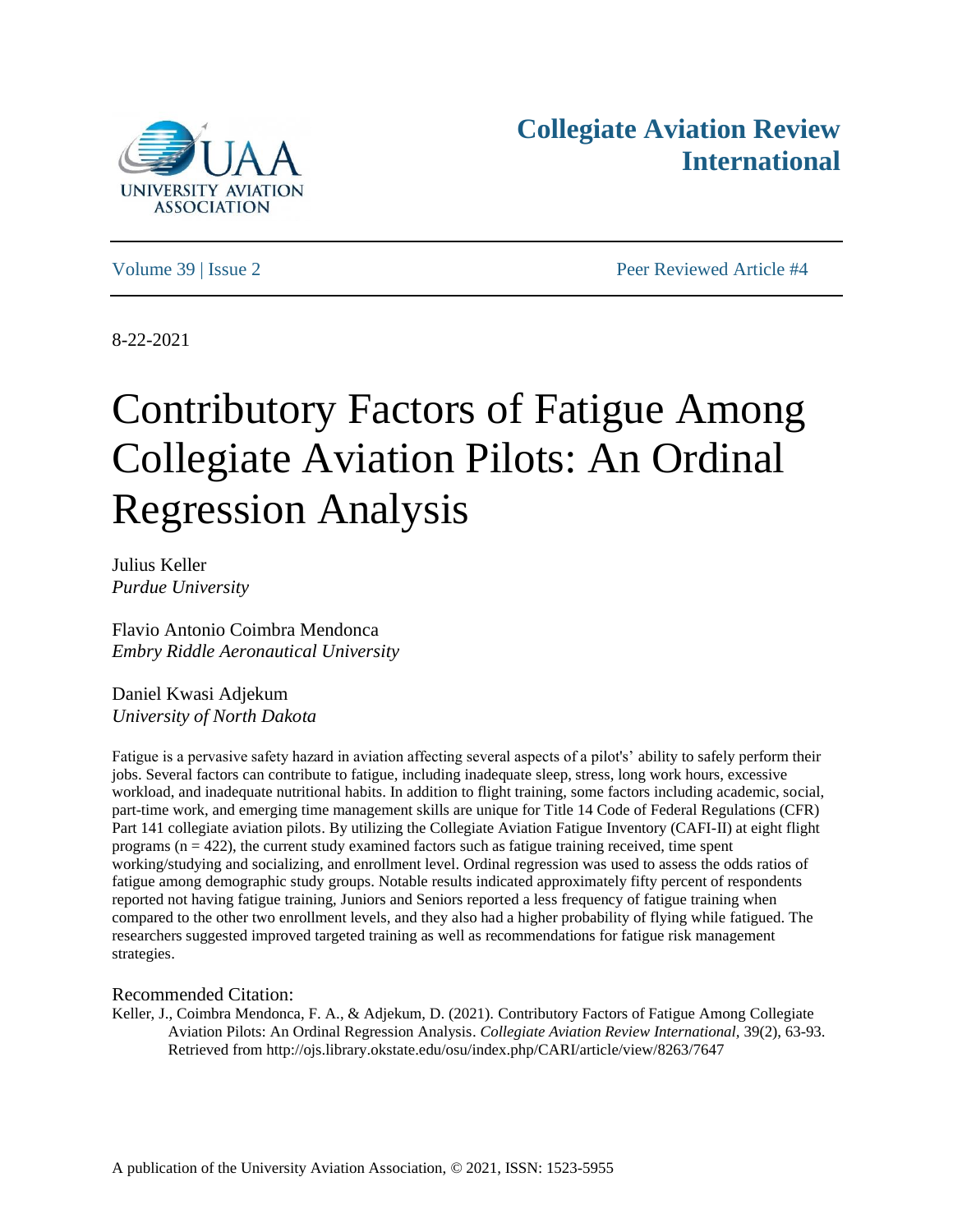#### **Introduction**

Fatigue is the "physiological state of reduced mental or physical performance capability resulting from sleep loss, extended wakefulness, circadian phase and/or workload (mental and/or physical activity) that can impair a person's alertness and ability to adequately perform safetyrelated operational duties" (International Civil Aviation Organization, 2016, p. 2-1). From an aviation accident risk perspective, the National Transportation Safety Board (NTSB) (2016) has determined that "fatigue degrades a person's ability to stay awake, alert, and attentive to the demands of safely controlling a vehicle, vessel, aircraft, or train" (p.1). Center for Disease Control and Prevention (CDC) guidance indicates an individual's mental performance with 17 to 19 hours of being awake is similar to having a Blood Alcohol Level (BAC) of 0.05% and being awake for 24 hours is like having a BAC level of .10%. The latter is above the legal limit for driving in all states (CDC, 2017). According to the Title 14 Code of Federal Regulations (CFR) 91.17, no person may act or attempt to act as a crewmember of a civil aircraft while having a BAC level of .04% or greater. Regardless of the BAC level, the CFR 91.17 also prohibits anyone from acting as a crewmember while under the influence of alcohol (Electronic Code of Federal Regulations, 2021). Due to the detrimental effects of fatigue while operating a vehicle, the NTSB has continued to include reducing fatigue related accidents on their most wanted list (NTSB, 2020). The NTSB (2020) issued a statement, "we are calling for a comprehensive approach to combatting fatigue in transportation, focusing on research, education, and training" (p.1).

Research intersecting fatigue and aviation is not novel. Numerous studies have been conducted with scheduled service and military operations (Caldwell et. al, 2009; Gander, et. al, 2013; Gawron, 2016; Gore, et. al, 2010; Hartzell, 2014; Lee & Kim, 2018; Rabinowitz et. al, 2009). The research has included causes of fatigue, fatigue measurement and prediction, consequences of fatigue, and fatigue mitigation strategies (Bendak & Rashid, 2020). Despite the plethora of studies relating to fatigue among commercial airline pilots and military aviators, there has not been a similar body of literature on flight students and instructors in collegiate flight programs in the United States. This has given an impetus for more studies in this fledgling area of aviation safety.

The NTSB, International Civil Aviation Organization (ICAO), and the Federal Aviation Administration (FAA) have provided resources and guidance to the aviation community for the purpose of safety promotion efforts (NTSB, 2021; FAA, 2020; ICAO, 2016). Despite these laudable efforts, there are areas for improvement regarding the guidance and training efforts. Most fatigue mitigation guidance on fatigue is directed towards maintenance technicians, Part 121 (scheduled service), Part 135 (on-demand), and flight attendants (FAA, 2010a, 2010b, 2012, 2014). The Aircraft Owners and Pilots Association (AOPA), provides fatigue mitigation guidance for the general aviation (GA) community in the U.S. through periodic publications (AOPA, 2020). Though this is positive for safety promotion and training efforts, AOPA's guidance is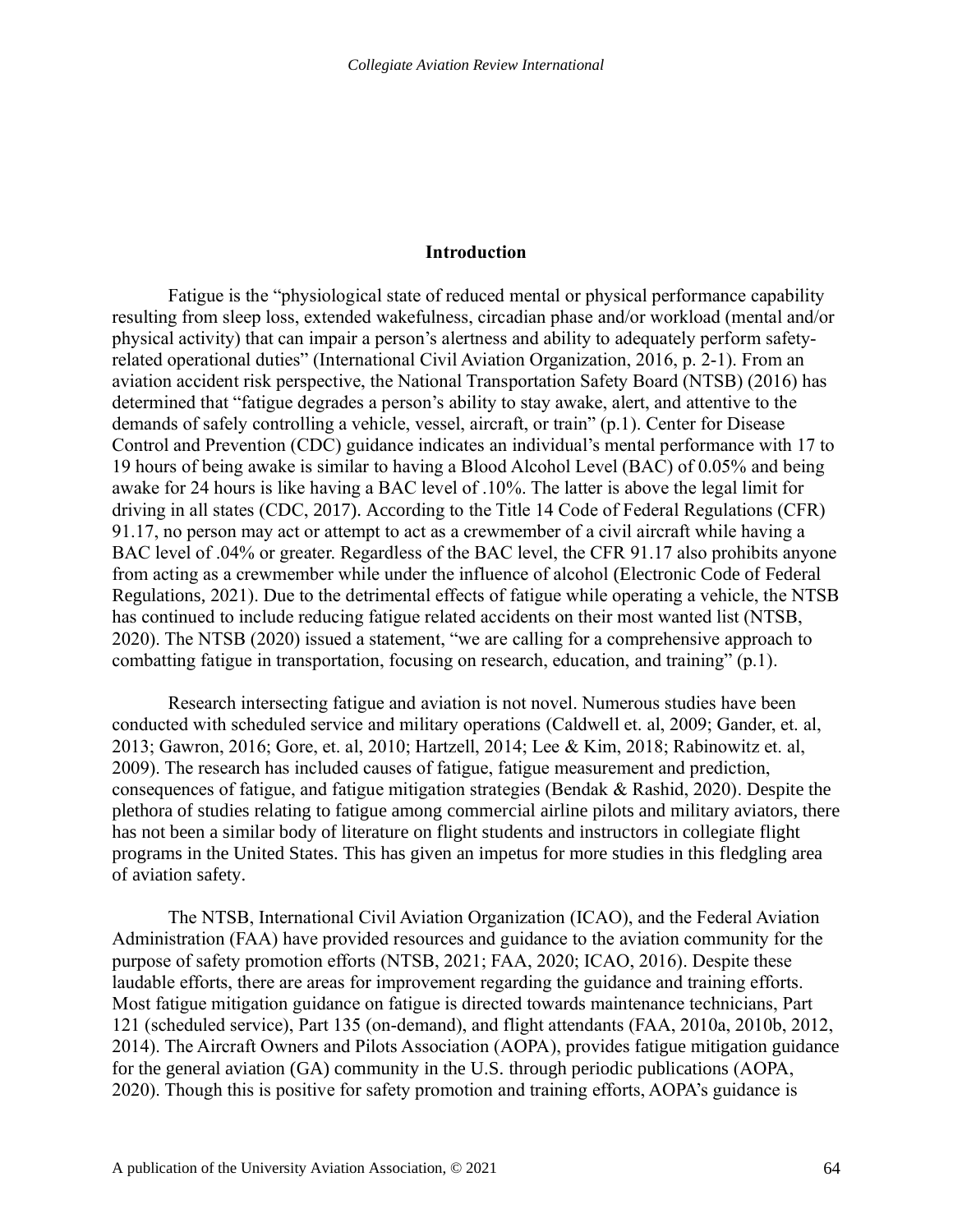generally directed towards the broader GA community which includes all flight operations except for scheduled service and military operations (AOPA, 2018a, 2020).

Traditionally, fatigue training in the collegiate aviation environment utilizes guidance from these sources. Often, fatigue lessons are delivered during ground school, academic courses such as human factors, aviation physiology, crew resource management, and basic aviation safety. During the practical flight examination, the FAA Flight Standards Service requires the assessment of pilot's knowledge and their ability to demonstrate the understanding of the recognition, causes, effects, and corrective actions of aeromedical and physiological issues including fatigue (FAA, 2018a). The reference study source is document FAA-H-8083-2 (Risk Management Handbook). In addition to training and education to meet certification standards, regulations are used to mitigate the consequences of fatigue.

Extensive regulations such as Federal Aviation Regulation (FAR) Part 117, which mandates flight and duty limitations as well as rest requirements for flight crews do not apply to the flight training environment (Electronic Code of Federal Regulations, 2020a). The only regulation that pertains to "duty time" for collegiate aviation pilots is the FAR 61.195. The FAR 61.195 limits Certified Flight Instructor (CFI) flight time to eight hours per 24-hour period (Electronic Code of Federal Regulations, 2020b).

Many collegiate aviation pilots including flight instructors are full-time students enrolled in 12 credit hours or more during the Fall and Spring semesters. In addition to flight training, these collegiate aviation pilots are expected to participate in student organizations, research projects, studying, social activities, and often have jobs while being employed as flight instructors (Keller et al., 2019). According to Beattie et al. (2019), students who are successful within the academic environment treat it like a full-time job and spend an average of 30 hours a week completing class-related activities including studying. If this is the standard to achieve academic success, it is necessary to understand the schedules and nuances of collegiate aviation pilots. A combination of the activities mentioned above are all known reasons that reduce sleep quantity, quality, and overall performance.

Further, fatigue can cause a decrease in academic performance resulting in a lower grade point average (Beattie et al., 2019; Satti et al., 2019). An excessive workload may negatively impact their goals of having a healthy lifestyle (McDale & Ma, 2008; Mendonca et al., 2019). Many collegiate aviation pilots fall within the 18-22 age range, and it may be the first time managing their lives independent of parental oversight. This scenario can present challenges in their development of time and stress management skills and predispose them to increased risk of mental, emotional, and physical fatigue (Abrams, 2015; Caldwell et al., 2009; Worley, 2018). Increased research into the effects of fatigue on this pilot population has become more imperative because of the safety implications to flight operations. Therefore, a comprehensive examination of fatigue among collegiate pilots is essential as part of safety promotion efforts within collegiate aviation programs"

Extant literature recommends organizations utilize a multidimensional approach beyond prescriptive regulations to identify, address, and mitigate the risks of fatigue within flight operations (Caldwell 2017; Dawson & McCulloch, 2005; ICAO, 2016). Effective Safety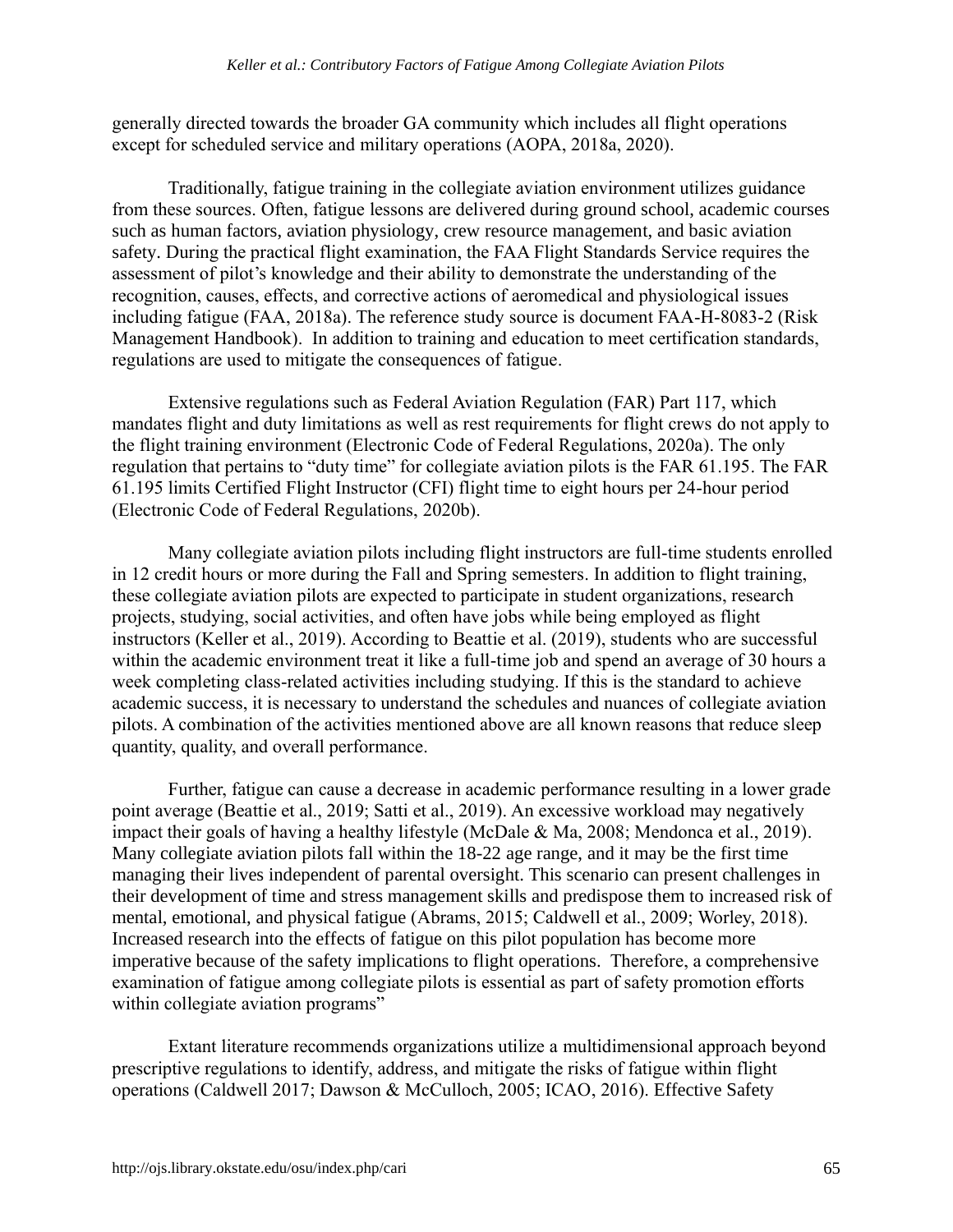Management System (SMS) processes such as the assurance and promotion aspects can enhance voluntary safety reporting and incident reporting, vital for management decision-making as well as policy improvements on fatigue (FAA, 2016).

Fatigue is the product of several factors ranging from physiological to emotional needs yet organizational factors (e.g., organizational pressures) could add to the complexity of fatigue management during flight operations (Caldwell, 2009). Different types of aviation operations offer their own complexity, whether it be early departures and/or late arrivals, crossing multiple time zones, working extended duty days, non-standard work hours, and rotating schedules. The investigation of previous aircraft accidents has indicated that fatigue identification and management is complex (NTSB, 2014a, 2014b; Transportation Safety Board of Canada, 2018). The effective management of fatigue during flight activities requires an approach that addresses physiological, organizational, and operational factors.

The ICAO standards and recommendations support two methodologies for managing fatigue in aviation: prescriptive and performance-based approaches, the latter by implementing a Fatigue Risk Management Systems (FRMS). ICAO defines FRMS as a "data‐driven means of continuously monitoring and managing fatigue related safety risks, based upon scientific principles, knowledge and operational experience that aims to ensure relevant personnel are performing at adequate levels of alertness" (2016, p. XVI). FRMS is a safety tool that seeks to achieve a realistic balance between safety and productivity. Effective FRMS is multi-faceted, incorporating reactive, proactive, and predictive methodologies that are based on operational experience and science (Rangan et al., 2020). According to Caldwell et al. (2019), the FRMS framework has been continuously adopted throughout the transportation industry.

In the U.S., The FAA has recommended air carriers and other aviation operators should develop and implement a science based FRMS (FAA, 2013). FRMS allows aviation operators to use their resources more efficiently and to leverage their operational flexibility while ensuring an acceptable level of safety (Caldwell et al., 2019). Other benefits of an effective FRMS include workload balance to mitigate fatigue, fatigue identification and management, educational efforts, and the management of fatigue risks to a level that is higher than a prescriptive approach.

There have been recommendations for fatigue risk mitigation strategies to be based on the knowledge gleaned from scientific inquiries and data-driven analysis (ICAO, 2016). Interestingly, FRMS utilizes the SMS tenets and processes to manage the hazard of fatigue and ICAO SARPs recommends that if the aviation service provider has a mature SMS, they can use the existing SMS processes to address the provisions of an FRMS through process integrations and alignments (ICAO, 2016). Though SMS is now mandated for Part 121 certificated carriers in the U.S., it is not required for collegiate aviation programs (FAA, 2016). However, some are actively engaged in the voluntary FAA SMS program for certificate holders not under the mandate of 14 CFR Part 5 which has components that could be beneficial for fatigue policy improvement (Adjekum, 2014; FAA, 2016).

ICAO recommends fatigue mitigation strategies to be based on the knowledge gleaned from data-driven analysis and suggests five primary methods for proactive fatigue risk identification namely: self-reported measures, surveys, performance data, research studies, and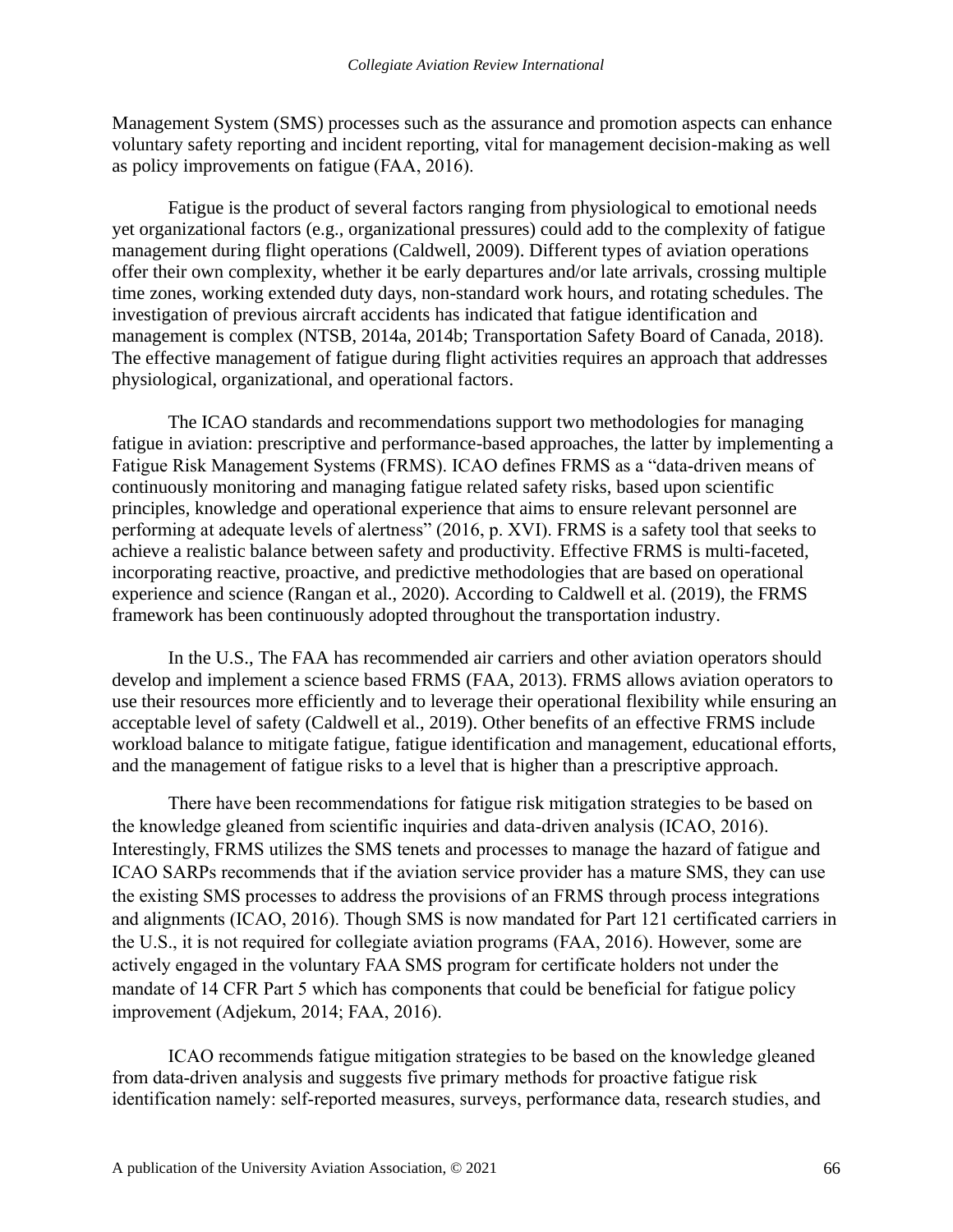the analysis of time worked (ICAO, 2012; ICAO; 2016). The following section will highlight fatigue literature including recent fatigue research that pertains to collegiate aviation students.

#### **Literature Review**

#### **Fatigue**

Fatigue is a multifaceted and complex phenomenon (Avers & Johnson, 2018). According to Kloss et al. (2011), the negative effect of inadequate sleep is significant on human performance. A reduction of cognitive performance can be attributed to the interaction of deficient sleep quality, hours of being awake, and time of day or circadian rhythms (James et al., 2018). Related cognitive deficiency results from the interaction of multiple factors including sleep history, time awake, and time of day or circadian rhythms (Caruso, 2014; Simon et al., 2017; Van Dongen, 2000). In conjunction with a healthy lifestyle, an individual should aim to achieve between 7 and 9 hours of sleep each night for optimal performance (ICAO, 2016; National Sleep Foundation, 2021). Sleep is valuable in two primary ways. The body needs time for restoration and information processing. Throughout the time of being awake the body encounters stress from physical, mental, and emotional standpoints. Therefore, sleep permits restoration and repair (Barger, et al., 2018). Regarding information processing, the body repairs neural pathways to regular levels during sleep cycles (ICAO, 2020).

The adverse consequences of fatigue on pilot performance are well researched and documented within the broader aviation environment. Previous research (Marcus & Rosekind, 2017) and the investigation of aircraft accidents (NTSB, 2014a, 2014b) have indicated that it is difficult to determine fatigue as a causal factor during the investigation of an accident or incident. However, Rosekind (2015) found out that fatigue was a contributing factor in approximately 20 % of aviation accidents between 2001 and 2012. Even though data suggest that the General Aviation (GA) accident rate has been declining in the U.S., the 28th Nall Report indicated GA accounted for 95% of all aviation accidents during the last 10 years up till 2018 (FAA, 2018b; AOPA, 2018).

Approximately 73% of these GA accidents had some form of human error listed as a probable cause or contributing factor. Moreover, flight instruction activity accounted for 14% of all general aviation accidents in the United States. Fatigue may be an underlying condition for accidents and incidents at a much higher number than reported. Even with the challenges of listing fatigue as a probable cause, the NTSB has released more than 50 fatigue related recommendations since 1970 (NTSB, 2018). In addition to incidents and accidents, a more common outcome is poor performance. For instance, sleep deprivation among college students leads to a decrease in cognitive performance, i.e., Grade Point Average (GPA), a decrease in satisfaction, and an increase in negative interpersonal interactions. Moreover, acute and chronic fatigue can have deleterious effects on an individual's quality of life (Kloss, 2011).

Job demands or excessive workload is a significant predictor towards fatigue thus reducing cognitive and behavioral performance (Fan & Smith, 2017). Studies of diverse groups of workers in High Reliability Organizations (HROs) show that work scheduling practices can create conditions that exacerbate the risk of fatigue-related cognitive impairment. The ICAO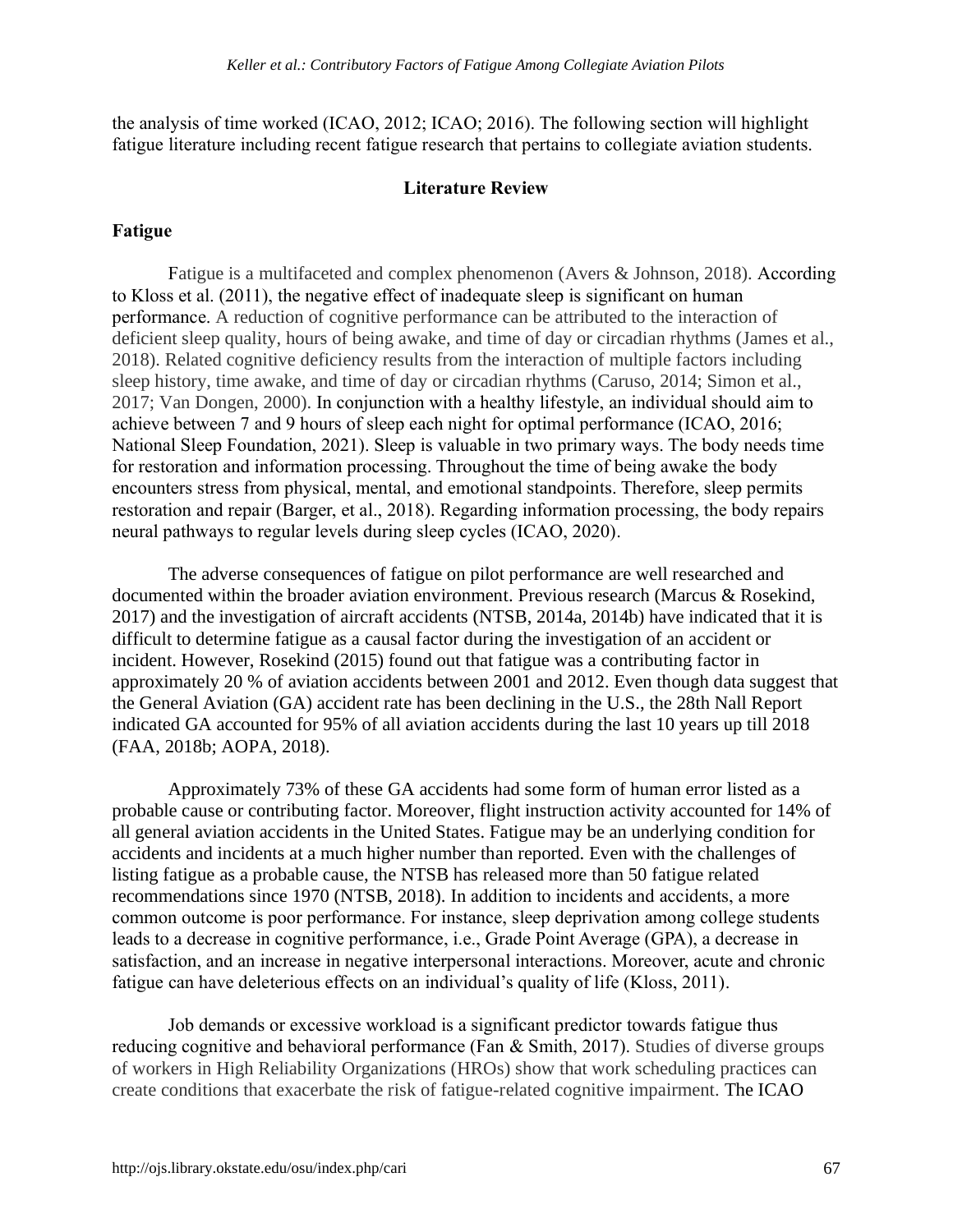Document 9966 (2016) also suggests that work schedules can have an impact on time on duty (fatigue causal factor). Yet, schedules may not allow periodic extended opportunities for recovery. Moreover, "rotating schedules is that at certain times, such as on the night shift, an individual will be working when their circadian drive for sleepiness is high, and their performance is at its poorest" (p. 2.26). Fatigue training has been shown to be one effective countermeasure. A systematic review of fatigue training and performance outcomes has indicated improvements in safety and health outcomes of individuals (Barger et. al, 2018). One objective of the current study is to understand the impact of pilot workload, social activities, and formal fatigue awareness training on fatigue management among collegiate flight students.

#### **Fatigue in Collegiate Aviation**

In the United States, collegiate aviation programs are one of the main sources of producing professional pilots (Mendonca, et al., 2019). Empirically based assessments of the behaviors of collegiate pilot training populations that predisposes them to fatigue, and of the associated safety risks are essential. Such assessments provide findings for promoting desirable safety behavioral outcomes in the collegiate pilot training environment. Levin et al. (2019) found the leading causes of fatigue among collegiate aviation pilots were insufficient resting time and an inadequate work-life balance. The researchers also noted that half of the respondents did not consider themselves to have consistent healthy eating, exercise, and stress management habits. In another quantitative survey-based assessment of fatigue in collegiate flight programs, Romero et al. (2020) suggested that respondents knew about the correct strategies for combating fatigue but had challenges managing high academic workloads and ensuring regular sleep patterns essential for quality sleep.

Mendonca et al. (2019) distributed the Collegiate Aviation Fatigue Inventory-I (CAFI-I) to collegiate aviation pilots and results indicated 51% of the respondents had previously continued with a flight despite being extremely fatigued. Seventy-eight percent of the participants reported they committed errors and did not always give their best effort during flight training activities due to fatigue. Keller et al. (2019) presented participants with six vignettes on flight scenarios which entailed sleep deprivations, stress, mental and physical fatigue. Respondents were asked to qualitatively provide desirable or appropriate alternatives to the scenarios. For instance, one scenario told the story of a 14-hour day that included physical and mental fatigue then a long night flight and respondents were supposed to make a "Go/ No Go" decision as well as answer why. Almost half of the thirty-five participants responded with a "Go" decision.

The qualitative analysis in the Keller et al. (2019) study found that some participants struggled to communicate desirable alternatives, lacked knowledge of the human limitations, and expressed succumbing to external pressures such as staying on schedule to finish their flight course. However, during other scenarios some responses articulated desirable decision-making processes and expressed viable alternatives. Despite the positive responses, there were enough undesirable responses within the dataset the authors suggested fatigue training was lacking (Keller et al., 2019). Keller et al. (2020) examined self-reported sleepiness and fatigue provided evidence that collegiate aviation pilots had the highest median of fatigue at 08:00 Hrs. Instead of a desirable reporting of fully awake and refreshed, respondents indicated perceptions of feeling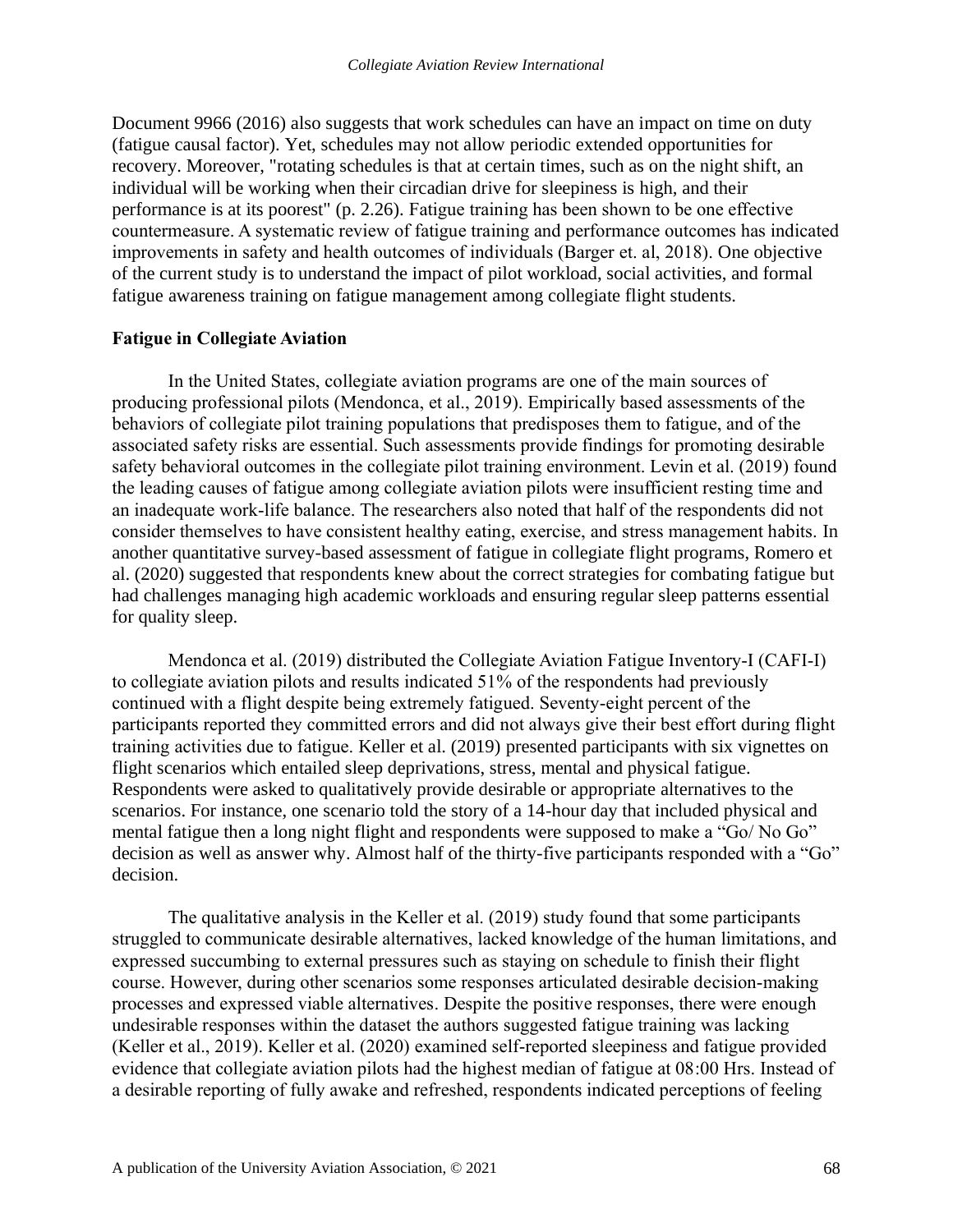of "a little tired, less than fresh" throughout the entire study (Keller et. al., 2020). Mendonca et. al. (2021), found that 60 % of respondents felt fatigued during their flight activities.

A clearer understanding of fatigue among collegiate aviation pilots, may provide the flight training community a pathway for safer and more efficient operations. The researchers of this study distributed the Collegiate Aviation Fatigue Inventory-II (CAFI-II) to eight collegiate programs in the United States through convenience sampling methods. The CAFI-II was developed to determine fatigue awareness, causes of fatigue, lifestyles, workload, and impact of fatigue on flight training activities (Keller et al., 2021). Though collegiate aviation pilots are typically 18-22 years old, diversity of experiences can be found at each enrollment level, particularly with workload. Another aim of the current study was to determine which collegiate aviation pilot demography had the highest propensity to fly fatigued. Additionally, understanding if students perceive they have received fatigue training or not may have implications on fatigue mitigation efforts. Therefore, the research objectives for this study were:

- 1. To determine the frequency of formal fatigue training received by respondents during their enrollment in collegiate aviation programs.
- 2. To determine times spent on academic, employment and social activities.
- 3. To determine whether enrollment levels, fatigue training status and total flight hours are significant predictors of reported frequency of fatigue during flight training.

The following section will discuss the sample population, research instrument, procedures, research questions, and data analyses.

#### **Methodology**

#### **Participants**

All eight universities are in the Midwestern region of the United States and represented small, medium, as well as large university flight programs. Initial notifications of the study were sent to the points of contact including Faculty, Chairs, and Chief Flight Instructors within each program. The research instrument was then forwarded to the pilot group. All eight programs are accredited by the Aviation Accreditation Board International (AABI) and are certified under Federal Aviation Regulation Part 141. All participants in this study were collegiate aviation pilots including instructors who were identified as students. The researchers sought collegiate aviation pilots, aged 18 years or older, who had previously flown in the last 6 months, and were currently enrolled in a collegiate aviation flight training program. The estimated number of pilots enrolled in the eight programs was 700.

#### **Research Instrument**

As stated earlier in this paper, the Collegiate Aviation Fatigue Inventory (CAFI) was a modified version of a survey published by McDale and Ma (2008). Data from CAFI-I was instrumental in the publication of three scholarly papers (Keller et al., 2019; Levin et al., 2019; Mendonca et al., 2019). During its development, the CAFI underwent content validity checks by six Subject-Matter Experts (SMEs) (Mendonca et al., 2019). The researchers made modifications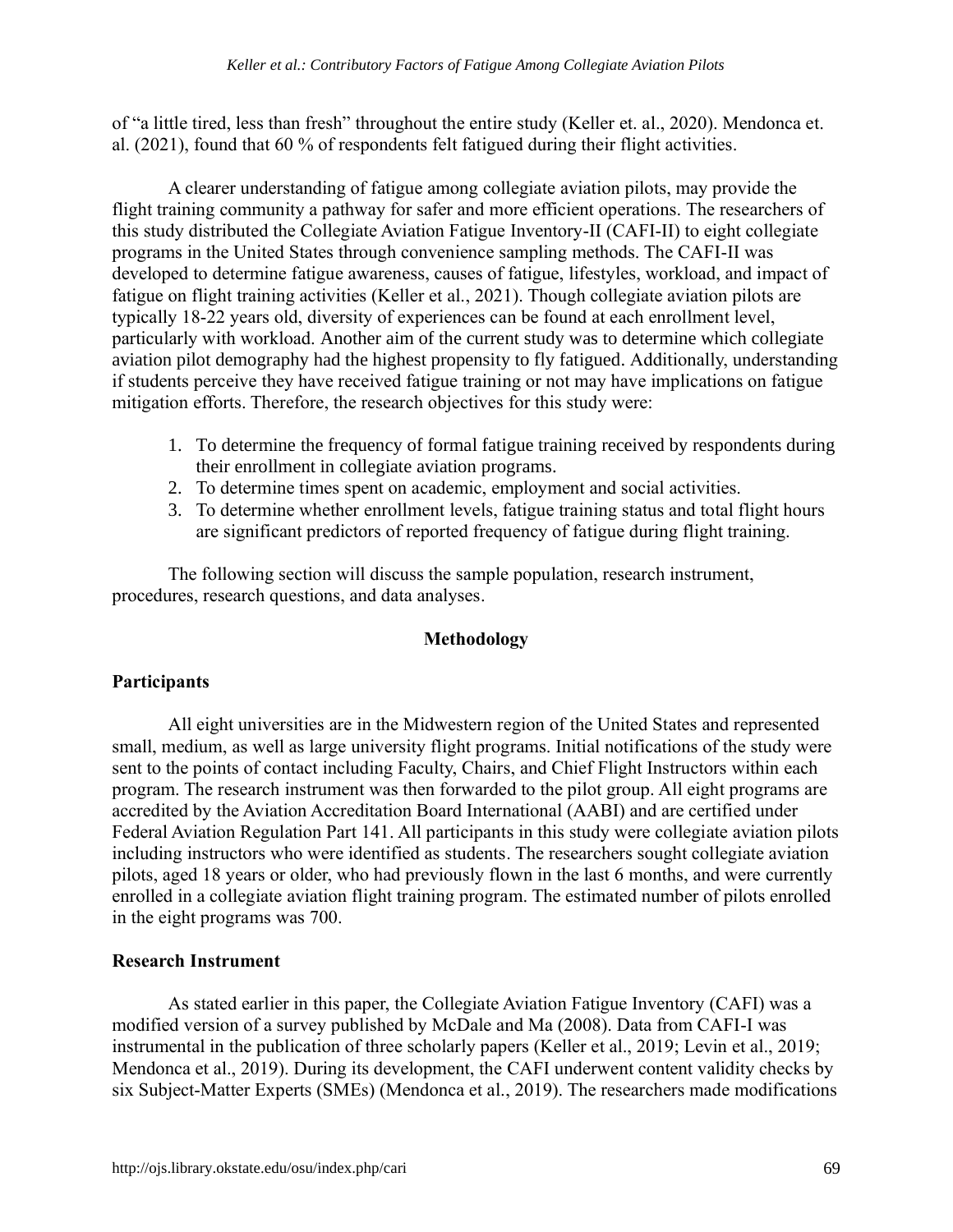to the survey based on feedback provided by the SMEs. Subsequently, the team conducted beta testing with 24 participants who were students enrolled in a collegiate aviation program at a Midwestern University in the U.S. The Mendonca et al. (2019) study utilized a Principal Component Analysis (PCA) (*n =* 122). The analyses revealed an overall Kaiser-Meyer-Olkin (KMO) measure of 0.78, with individual KMO measures all greater than 0.6. Bartlett's Test of Sphericity was statistically significant ( $p < .0005$ ). The PCA yielded the following three components: the fatigue awareness subscale consisted of eight items and a Cronbach's Alpha of .867, the causes of fatigue subscale consisted of 11 items with an alpha score of .793, and the lifestyle subscale consisted of 7 items with an alpha score of .734. The reliability and consistency of the CAFI was found to be acceptable, with a total of 26 items and an overall alpha score of .754 and further results were reported in the Mendonca et al. (2019) study.

 For this study, the researchers made minor revisions to the CAFI to create the CAFI-II. Revisions included changing the multiple-choice range questions in the demographic section of 'age' and 'approximate total logged flight time' to "fill in the blank" slot option. Similar revisions were made to questions in the lifestyle section, which surveyed the number of hours the participant spent on various listed activities. These revisions allowed participants to report quantitative data more accurately instead of a predetermined scale range. A factor analysis was not run for the current study.

The final version of CAFI-II consists of eight sections. The first section had the required IRB consent form. The second section of the survey was the demographics section. The third section of the survey was the fatigue awareness section. Respondents were provided with a list of fatigue symptoms and were asked to rate their applicability via a five-point Likert Scale (Never – Always) question. The fourth section of the survey was the causes of fatigue section. Similarly, participants were presented with a list of situations that may encourage the onset of fatigue. Participants were asked via a 5-point Likert Scale (Never – Always) question to rate their applicability based on personal experiences.

The fifth section of the survey involved lifestyle choices. Respondents were given a list of lifestyle choices and had to rate their applicability on a 5-point Likert Scale (Strongly disagree – Strongly Agree) question. The sixth section of the survey contained personal solutions that participants may undertake to reduce or mitigate fatigue. In this section, participants were told to rank (one being most applicable and ten being the least) among a given list of situations, which they felt was the best solution that they have taken to mitigate the effects of fatigue.

The seventh section of the survey asked participants whether they felt that fatigue had an impact on their flight training. Participants were presented with a five-point Likert Scale (Never – Always) question. There were open-ended style questions that queried the participant's typical weekly schedule, including hours spent on the weekends for different types of chores, social activities, and hours spent on the weekdays for social activities. The eighth section of the survey asked about the participant's circadian rhythms. In this section, participants were presented with different times of the day (early morning 6:00 am – 9:00 am) and using a 7-point Likert scale (Fully alert – completely exhausted) question, the participants had to rate what their fatigued state was typically like during those times of the day. The survey can be found in Appendix A.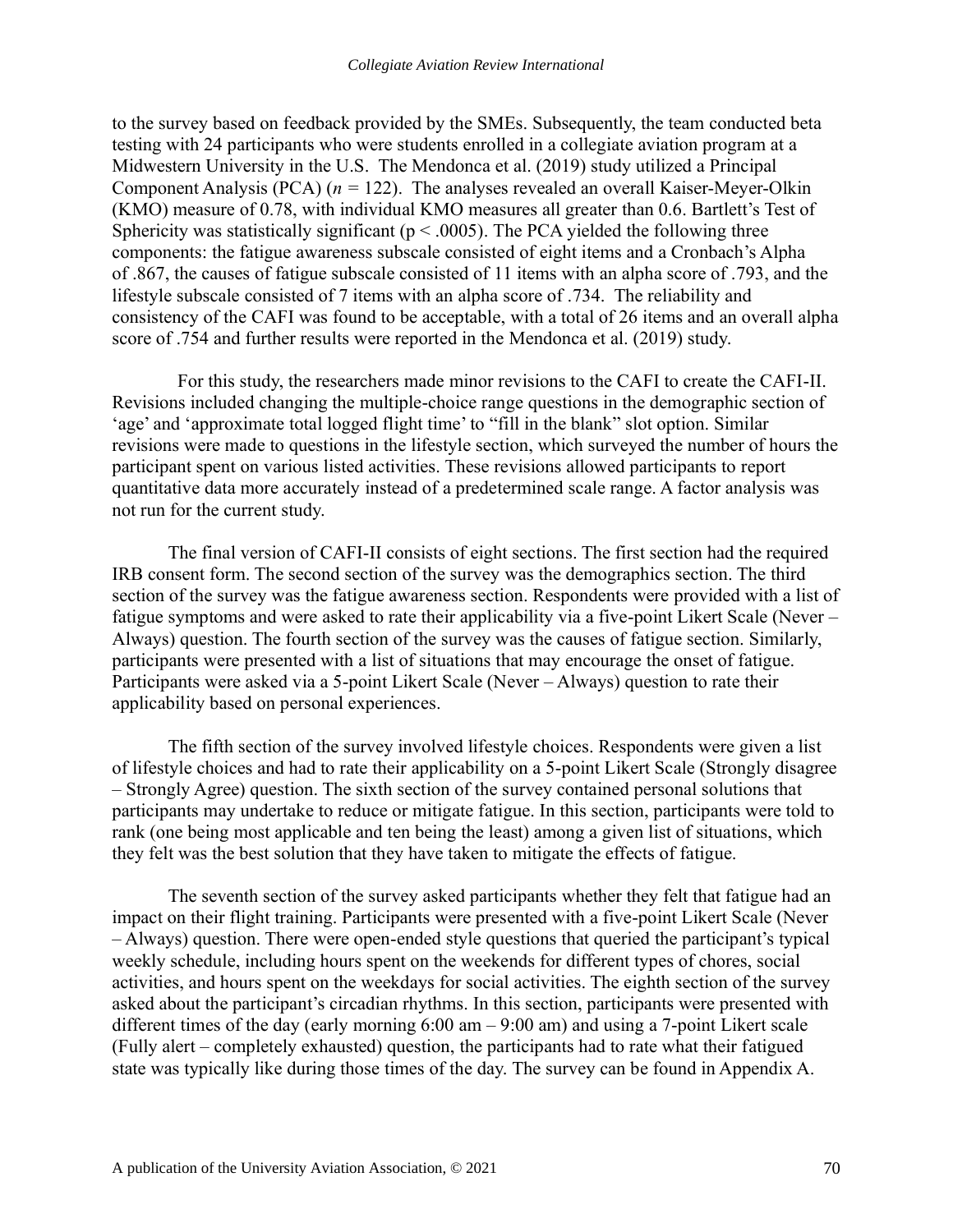After IRB approval the survey was distributed to the collegiate aviation programs through email using an anonymous Qualtrics® survey link. Three reminders were sent throughout the data collection period. The data collection period was the end of Fall 2019 and the beginning of the Spring 2020 semester. Results and discussions related to specific questions in this study were presented and conclusions proffered.

#### **Data Analysis**

All data collected were anonymous and downloaded from Qualtrics then imported into IBM SPSS 26®. Participant's workload and socializing hours as well as fatigue training received were reported using descriptive statistics. An ordinal logistics regression test was selected to understand the predictors, enrollment level, fatigue training received, and reported total flight hours. Ordinal logistic regression is used to predict an ordinal dependent variable given one or more independent variables. More specifically, the test can determine which independent variable will significantly affect the dependent variable and determine how well the model predicts the dependent variable (Kleinbaum & Klein, 2010).

The predictor variables for this study were enrollment level, fatigue training received, and approximate total flight hours. Enrollment categories were First-Years, Sophomores, Juniors, and Seniors. The dependent variable was the survey item "fatigue impacts my flight training activities". The participants selected from a ranked scale: 'Never', 'Rarely', 'Sometimes', 'Often', and 'Always'. Specifically, the research questions for this study were:

- 1. How many participants have received fatigue training while enrolled in their flight training program?
- 2. What are the reported typical hours spent on working (work and study) and socializing?
- 3. Do the independent variables enrollment level, fatigue training received (Yes or No), and total flight hours predict the reported frequency of fatigue during flight training?

#### **Results**

#### **Demographics**

Demographic information was collected as part of the survey, including gender, enrollment level, highest certificate held, approximate total logged flight time, and name of their institution. Not all participants respond to the demographic items and all percentages were rounded to the nearest tenth. Seventy-eight percent of respondents were male while 21.7% were female ( $n = 373$ ). The youngest participant age was 18 years old while the oldest respondent was 40 years old. The mean age was  $(M = 20.58, Mdn = 20, SD = 2.627)$ . Most of the participants were Student or Private Pilots and had 200 hours or less of flight time. The demographic fit the ideal target group for this study. Table 1 details the distribution of the demographics.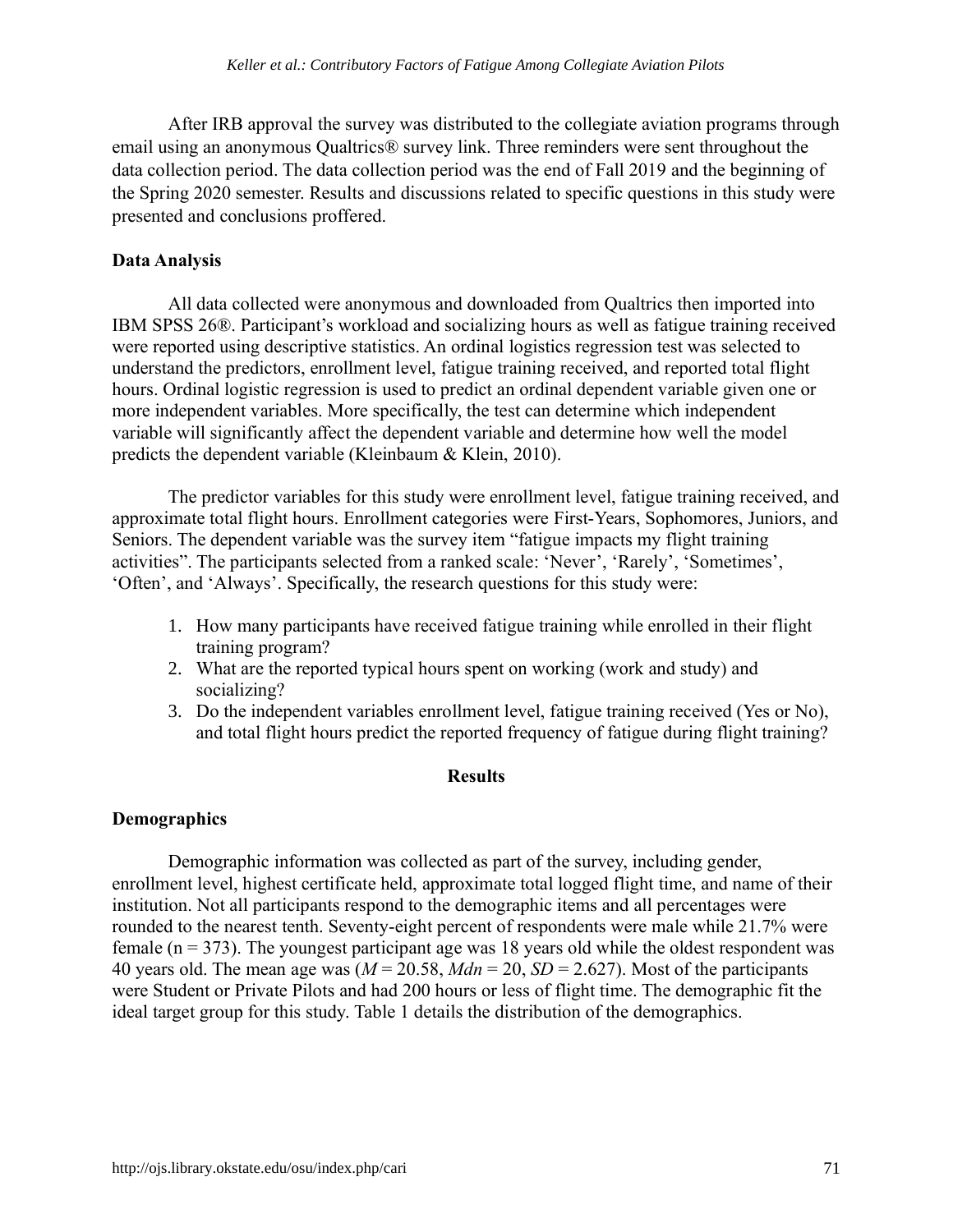| Institution                          | (n)            | Percent |
|--------------------------------------|----------------|---------|
| <b>Institution 1</b>                 | 98             | 26.6%   |
| Institution 2                        | 67             | 18.2%   |
| <b>Institution 3</b>                 | 51             | 13.9%   |
| <b>Institution 4</b>                 | 39             | 10.6%   |
| Institution 5                        | 36             | 9.8%    |
| Institution 6                        | 34             | 9.2%    |
| <b>Institution 7</b>                 | 23             | 6.3%    |
| <b>Institution 8</b>                 | 20             | 5.4%    |
| Total                                | 368            | 100%    |
| Gender                               | (n)            |         |
| Female                               | 81             | 21.7%   |
| Male                                 | 292            | 78.3%   |
| <b>Total</b>                         | 373            | 100%    |
| Age                                  | (n)            | Percent |
| 18-21                                | 304            | 81.5%   |
| $22 - 25$                            | 65             | 17.4%   |
| 26-29                                | 3              | $.8\%$  |
| $30+$                                | $\mathbf{1}$   | .3%     |
| Total                                | 373            | 100%    |
| <b>Enrollment Level</b>              | (n)            | Percent |
| First-Years                          | 72             | 19.3%   |
| Sophomores                           | 90             | 24.1%   |
| Juniors                              | 105            | 28.2%   |
| Seniors                              | 106            | 28.4%   |
| <b>Total</b>                         | 373            | 100%    |
| <b>Highest Certificate Held</b>      | (n)            | Percent |
| <b>Student Pilot</b>                 | 99             | 26.5%   |
| Private Pilot                        | 157            | 42.1%   |
| <b>Commercial Pilot</b>              | 52             | 13.9%   |
| Certified Flight Instructor          | 65             | 17.4%   |
| <b>Total</b>                         | 373            | 100%    |
| <b>Approximate Total Flight Time</b> | (n)            | Percent |
| $0 - 100$                            | 144            | 38.6%   |
| $100 - 200$                          | 112            | 30.0%   |
| $201 - 300$                          | 62             | 16.6%   |
| $301 - 400$                          | 26             | 7.0%    |
| $401 - 500$                          | 12             | 3.2%    |
| $501 - 600$                          | 4              | 1.1%    |
| $601 - 700$                          | 4              | 1.1%    |
| 701 - 800                            | 1              | .3%     |
| $801 - 900$                          | 0              | 0%      |
| $901 - 1000$                         | 1              | .8%     |
| $1001+$                              | $\overline{2}$ | .5%     |
| <b>Total</b>                         | 373            | 100%    |

Table 1 *Summary of Participant's Demographics*

*Note.* The percentages were rounded to the nearest tenth.

#### **Research Question One**

*How many participants received fatigue training while enrolled in their flight training program?*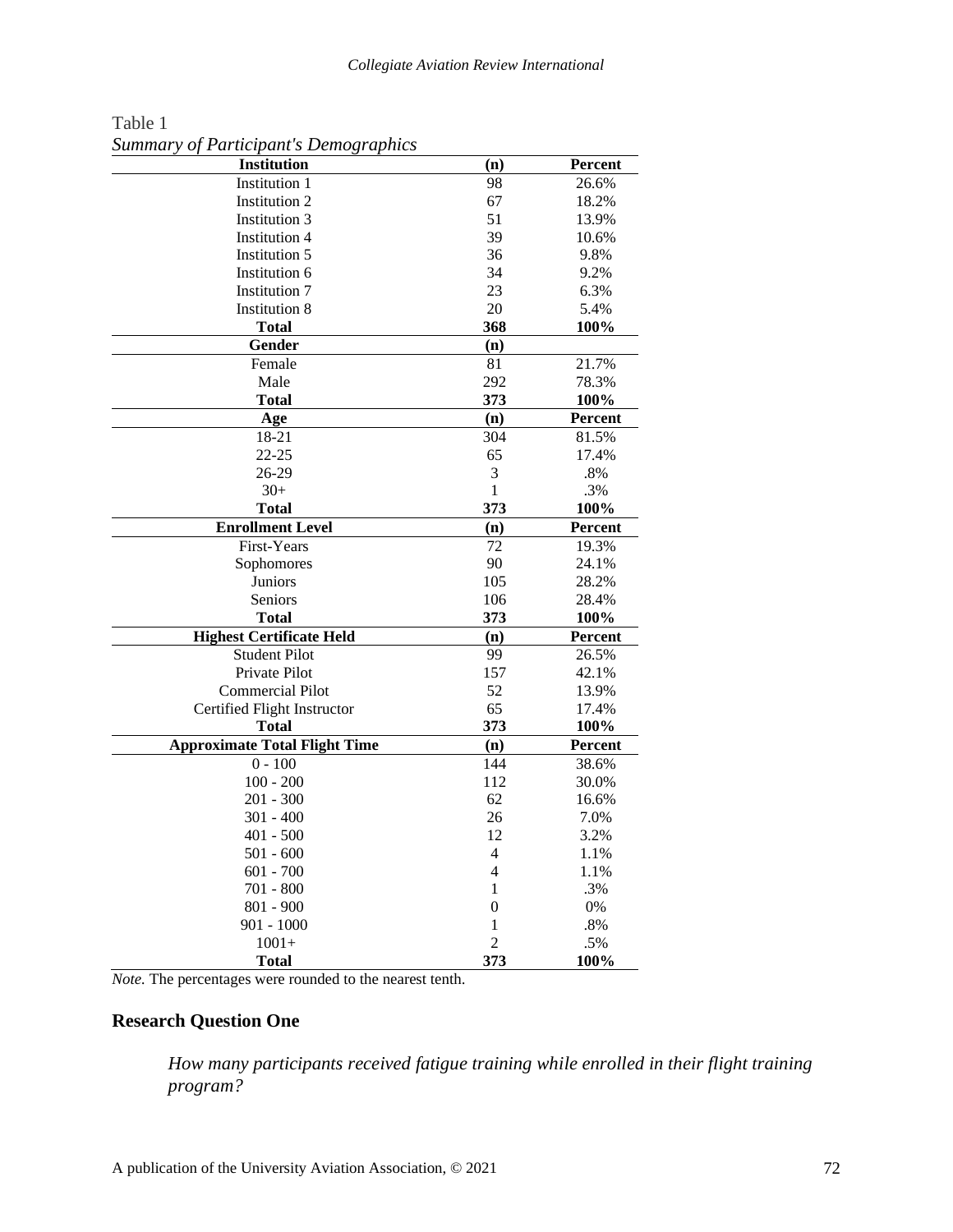Two hundred and ninety-seven  $(n = 297)$  individuals responded to this question. Fortynine percent responded that they had received fatigue training during their academic or flight training course work while 50.2% responded they had not. Each of the eight-flight training programs had respondents indicate they did not receive fatigue training. The percentages contributing to the 50.2% (did not receive fatigue training) ranged from 3.4% to 9.8%. The range of "did not receive fatigue training" overall frequencies and percentages of student responses are shown in Table 2. To further understand the frequency of received training the researchers elected to separate the data by enrollment level. First-Years and Sophomores had a higher percentage of receiving fatigue training while Juniors and Seniors had a higher percentage of not receiving fatigue training. These results can be found in Table 3. Figure 1 shows the data in a column chart.

#### Table 2

*Overall Responses* 

| <b>Response</b> | Count | <b>Percent</b> |
|-----------------|-------|----------------|
| Yes             | 148   | 49.8%          |
| No              | 149   | 50.2%          |
| Total           | 297   | 100\%          |

*Note.* Percentages are rounded to the nearest whole number.

#### Table 3 *Responses by Enrollment Level*

|                    |                           | Yes        | $\bf No$       | <b>Total</b> |
|--------------------|---------------------------|------------|----------------|--------------|
|                    | Count                     | 39         | 17             | 56           |
| <b>First-Years</b> | % within Enrollment Level | 69.60%     | 30.40%         | 100.00%      |
|                    | % of Total                | 13.10%     | 5.70%          | 18.90%       |
|                    |                           | Yes        | N <sub>0</sub> | <b>Total</b> |
| <b>Sophomores</b>  | Count                     | 37         | 20             | 57           |
|                    | % within Enrollment Level | 64.90%     | 35.10%         | 100.00%      |
|                    | % of Total                | 12.50%     | 6.70%          | 19.20%       |
|                    |                           | Yes        | $\bf No$       | <b>Total</b> |
| <b>Juniors</b>     | Count                     | 34         | 53             | 87           |
|                    | % within Enrollment Level | 39.10%     | 60.90%         | 100.00%      |
|                    | % of Total                | 11.40%     | 17.80%         | 29.30%       |
|                    |                           | <b>Yes</b> | N <sub>0</sub> | <b>Total</b> |
| <b>Seniors</b>     | Count                     | 38         | 59             | 97           |
|                    | % within Enrollment Level | 39.20%     | 60.80%         | 100.00%      |
|                    | % of Total                | 12.80%     | 19.90%         | 32.70%       |
|                    |                           | Yes        | N <sub>0</sub> | Total        |
|                    | <b>Total Count</b>        | 148        | 149            | 297          |
|                    | % of Total                | 49.80%     | 50.20%         | 100.00%      |

*Note.* Percentages are rounded to the nearest tenth.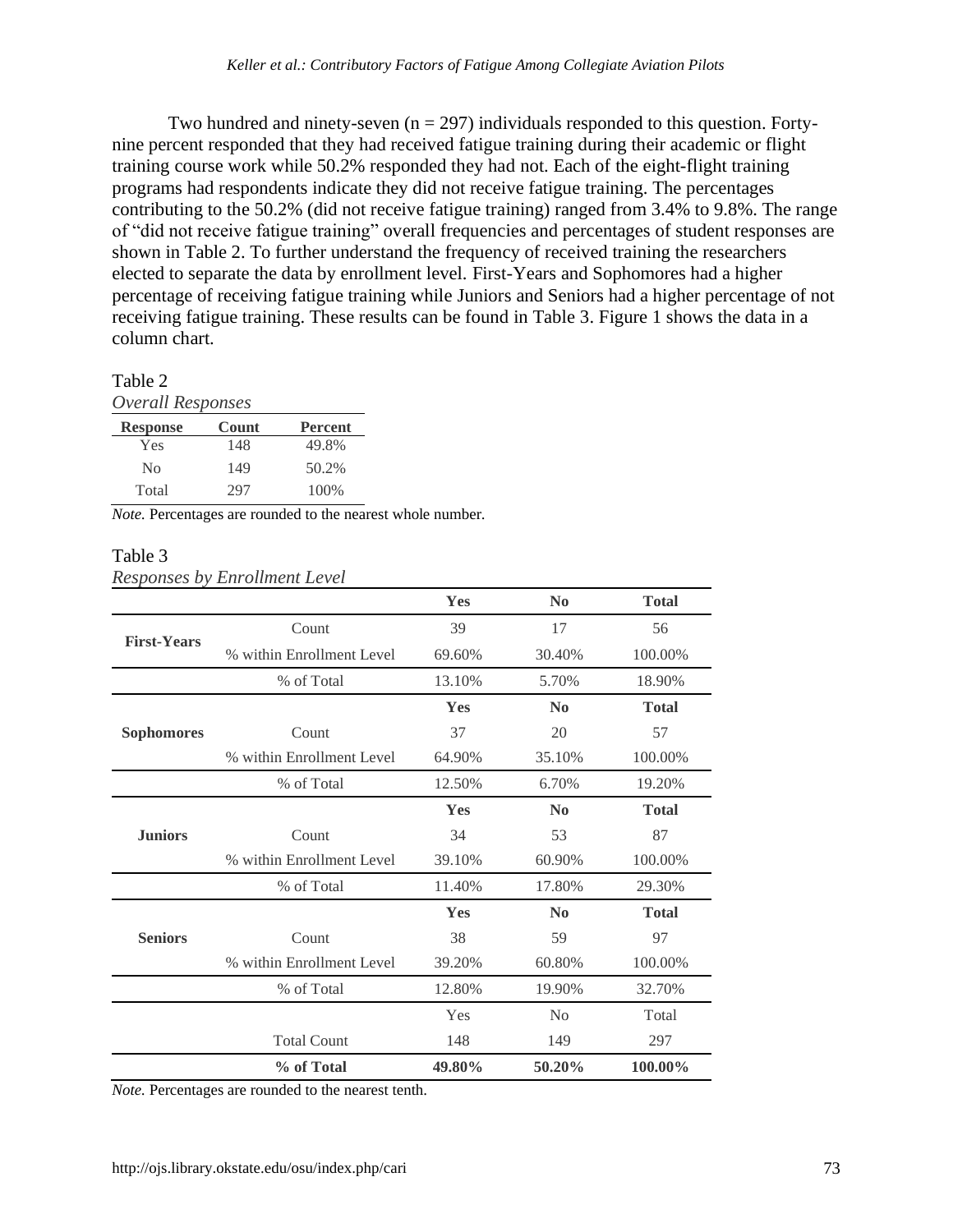

*Figure 1.* Enrollment Level and Count of Responses for Receiving Fatigue Training.

*Note.* Percentages are from within the enrollment level.

#### **Research Question Two**

Table 4

#### *What are the reported typical hours spent working, studying, and socializing?*

There were 282 responses for the survey item that requested hours worked per week Monday through Sunday. The prompt within the survey item asked to participants to include time spent working as well as studying. Results showed the mean hours worked per week was close to 33 hours ( $M = 33.09$ ,  $Mdn = 30$ ,  $SD = 19.014$ ). The minimum reported hours worked per week was zero while the maximum was reported as 78 hours per week (see Table 4).

|                | Descriptive Statistics for Hours Worked per Week |
|----------------|--------------------------------------------------|
| <b>Item</b>    | <b>Hours Worked Monday-Sunday</b>                |
| N              | 282                                              |
| Mean           | 33.09                                            |
| Median         | 30.00                                            |
| Mode           | $\mathbf{0}$                                     |
| Std. Deviation | 19.014                                           |
| Variance       | 361.529                                          |
| Minimum        | $\mathcal{O}$                                    |
| Maximum        | 78                                               |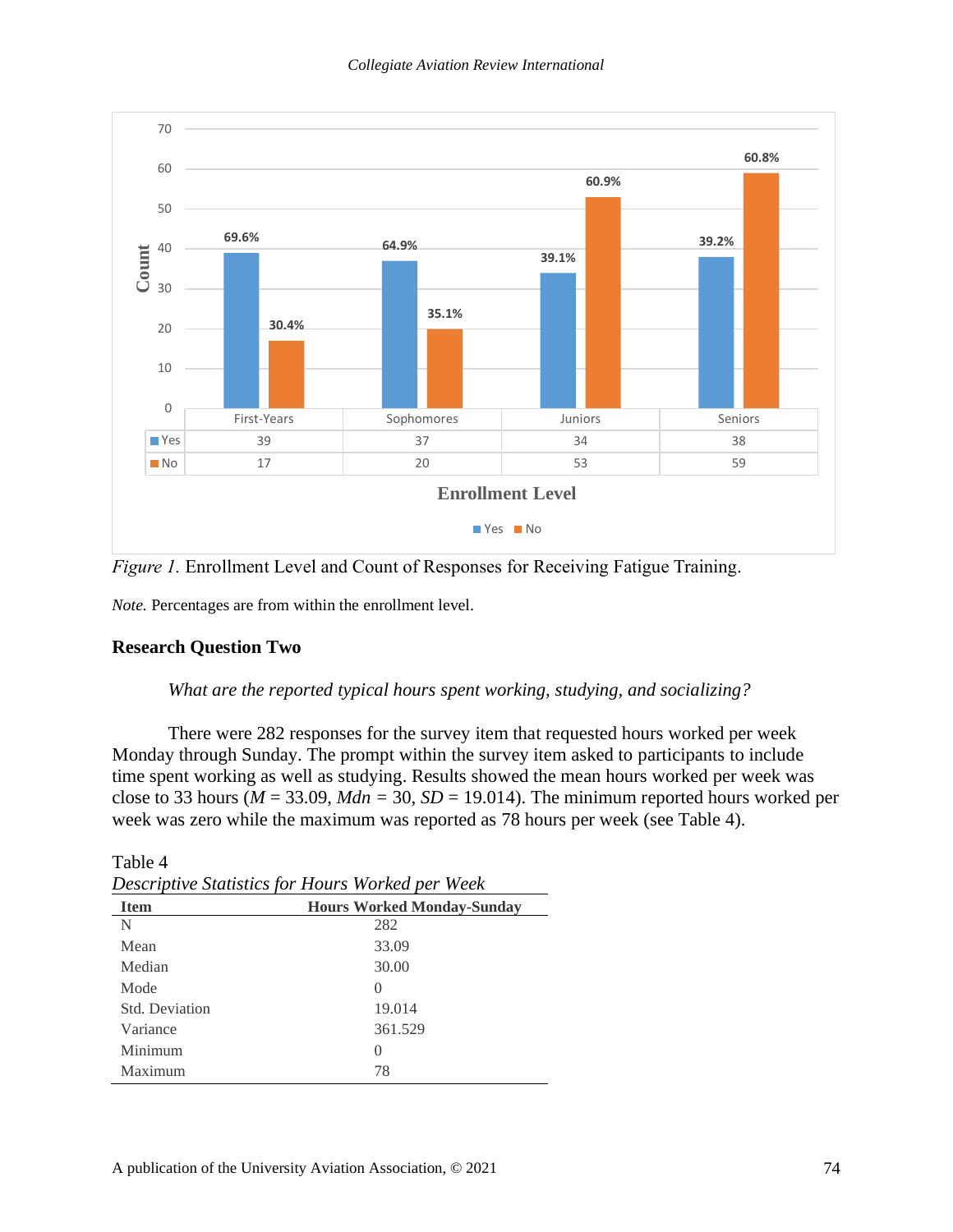The hours worked in a week were binned into ranges to access the counts using a feature within IBM SPSS 26®. Approximately 45% of respondents to the survey item reported working and studying between 0 and 29 hours per week. Approximately 41% reported working and studying between 30 and 57 hours per week while approximately 14.28% reported working and studying between 58 and 78 hours per week. Figure 2 shows the hour ranges, counts, and percentages from the total count.



*Figure 2.* Range of Hours Worked Per Week.

*Note.* Percentages are from the total responses to the question  $(N = 282)$ . The range consists of hours worked per week Monday-Sunday.

To further understand the participants' workload, the researchers broke down the hours by enrollment level and hours worked. Results indicated Juniors and Seniors worked more hours per week than First-Years and Sophomores. However, Juniors and Seniors accounted for more of the survey respondents. In fact, there were 49 more responses from Juniors and Seniors. Reported hours worked per week by enrollment level is found in Figure 3.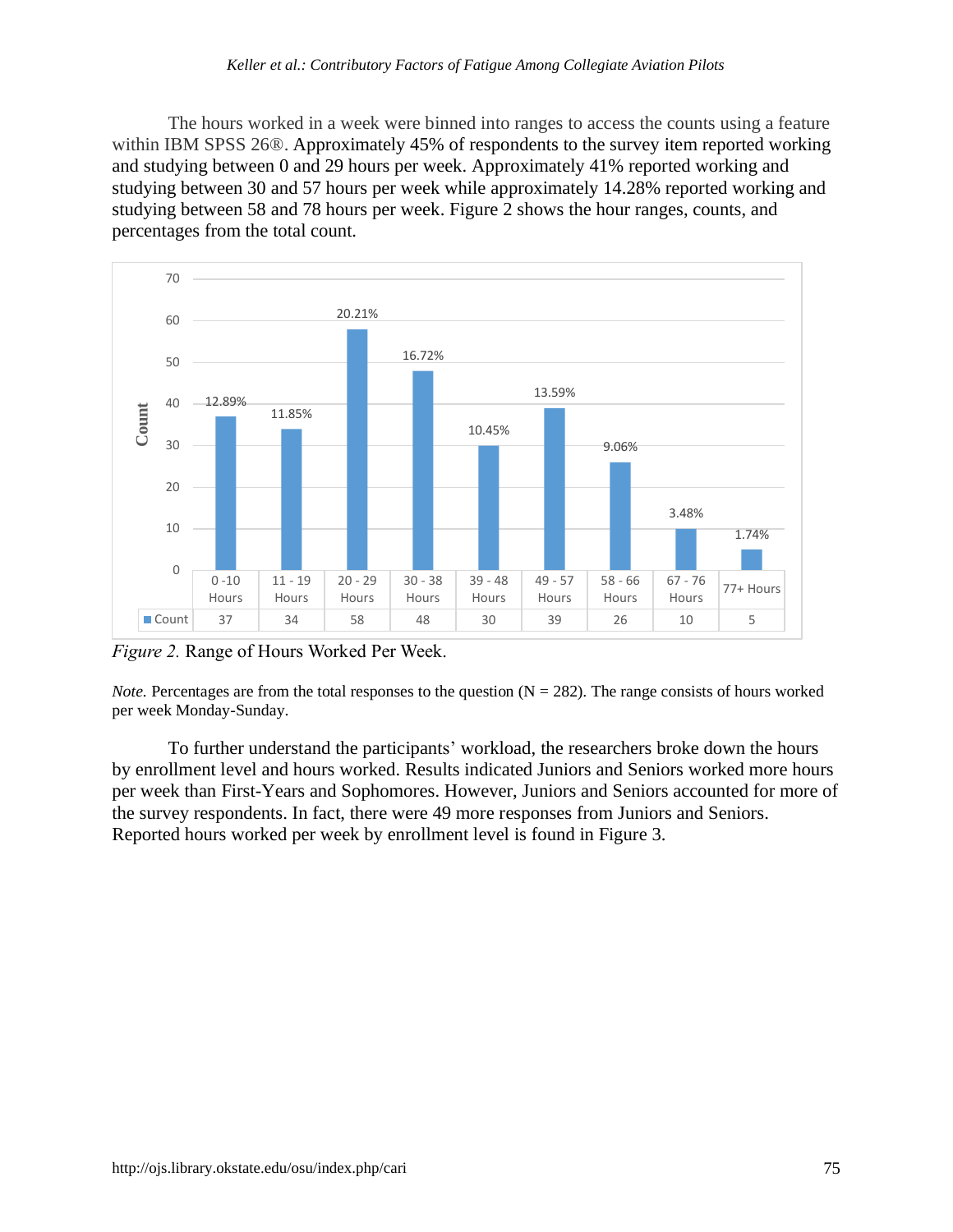

*Figure 3.* Range of Hours Worked per Week by Enrollment Level.

Respondents were also asked to provide the amount of time in hours spent socializing. Two hundred and ninety-two responses were obtained ( $n = 292$ ). Results showed the mean hours spent socializing per week was close to 15 hours ( $M = 15.38$ ,  $Mdn = 12$ ,  $SD = 12.324$ ). The minimum hours reported was zero hours while the maximum was 69 hours. Table 5 shows the descriptive statistics for hours worked per week.

Table 5

| <b>Item</b>    | <b>Hours Socializing Monday-Sunday</b> |
|----------------|----------------------------------------|
| N              | 292                                    |
| Mean           | 15.38                                  |
| Median         | 12.00                                  |
| Mode           | 8                                      |
| Std. Deviation | 12.324                                 |
| Variance       | 151.872                                |
| Minimum        | $\left( \right)$                       |
| Maximum        | 69                                     |
|                |                                        |

*Descriptive Statistics for Hours Spent Socializing Per Week*.

Once again, the researchers utilized SPSS 26® to bin the hours into ranges to assess the counts. Approximately 46% of respondents to the survey item reported socializing between zero and 10 hours per week. Approximately 46% reported socializing between 11 and 32 hours per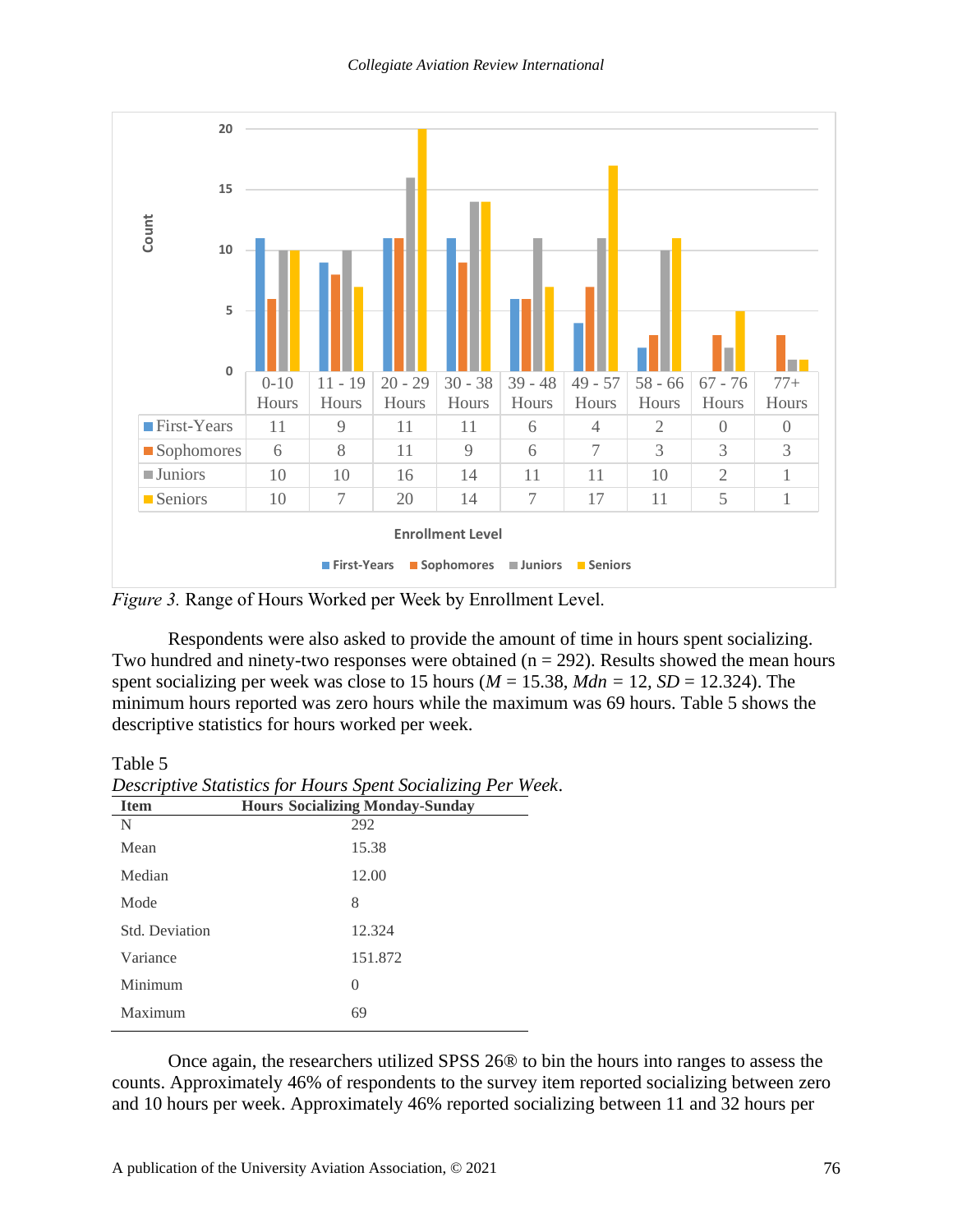week while 8.21% reported socializing between 33 and 69 hours per week. Figure 4 shows the hour ranges, counts, and percentages from the total count. Similar to the hours worked analyses, the researchers included the hours by enrollment level and hours spent socializing. Results indicated Juniors and Seniors socialized more hours than First-Years and Sophomores in almost all of the range categories. Hours spent socializing per week by enrollment level is found in Figure 5.



*Figure 4.* Range of Socializing Per Week.

*Note.* All responses combined reported hours spent socializing Monday-Sunday.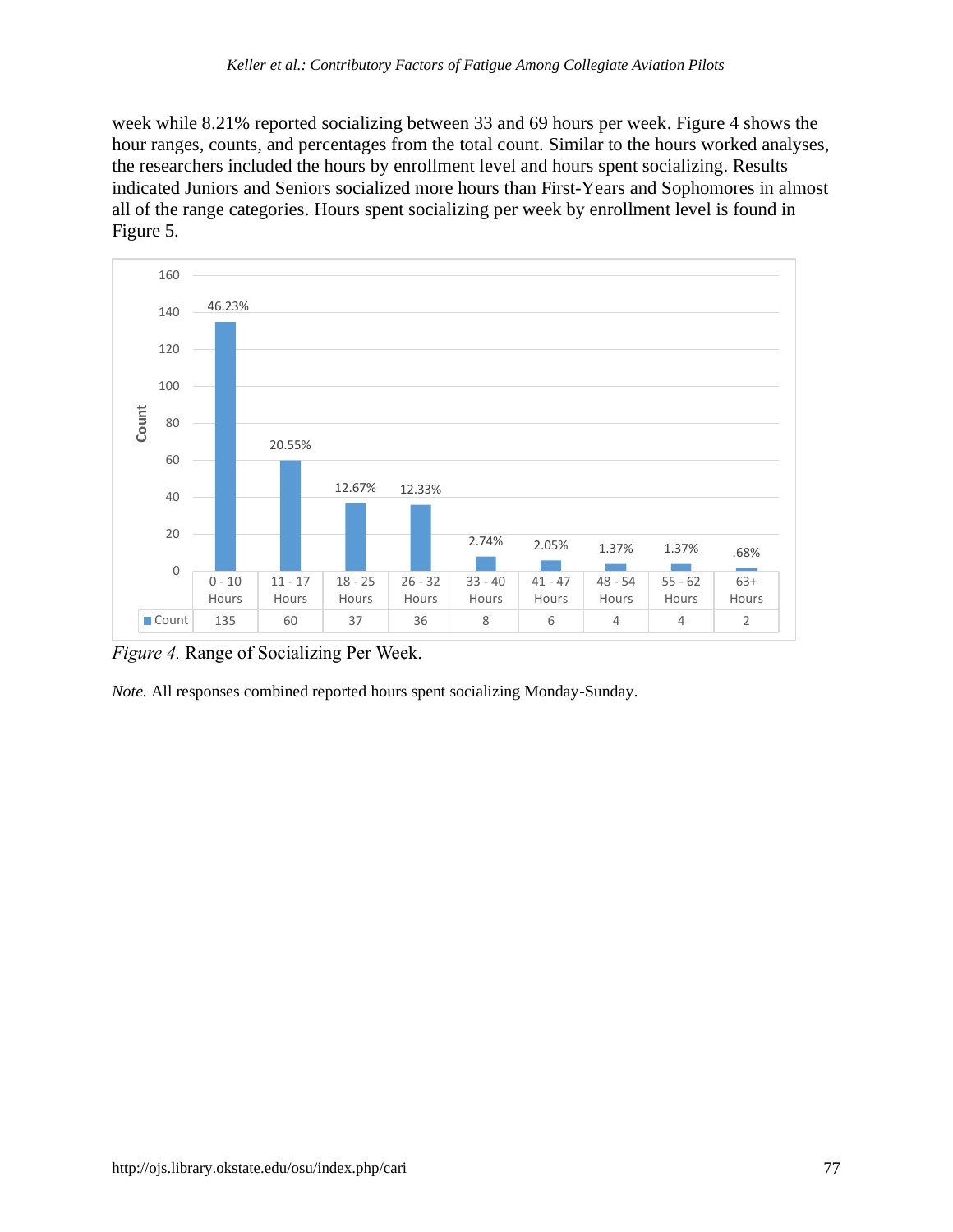

*Figure 5.* Range of Socializing per Week by Enrollment Level.

#### **Research Question Three**

*Do the independent variables enrollment level, fatigue training received (Yes or No), and total flight hours predict the reported frequency of fatigue during flight training?*

The null hypothesis for this research question is Ho: Enrollment level, fatigue training, and approximate total flight hours do not predict the frequency of fatigue during flight training activities.

A cumulative odds ordinal logistic regression with proportional odds was run to determine the effect of enrollment level, fatigue training, and flight time, and the reported frequency that fatigue impacts flight training activities. See Table 6 for an overall distribution of variables and sample size.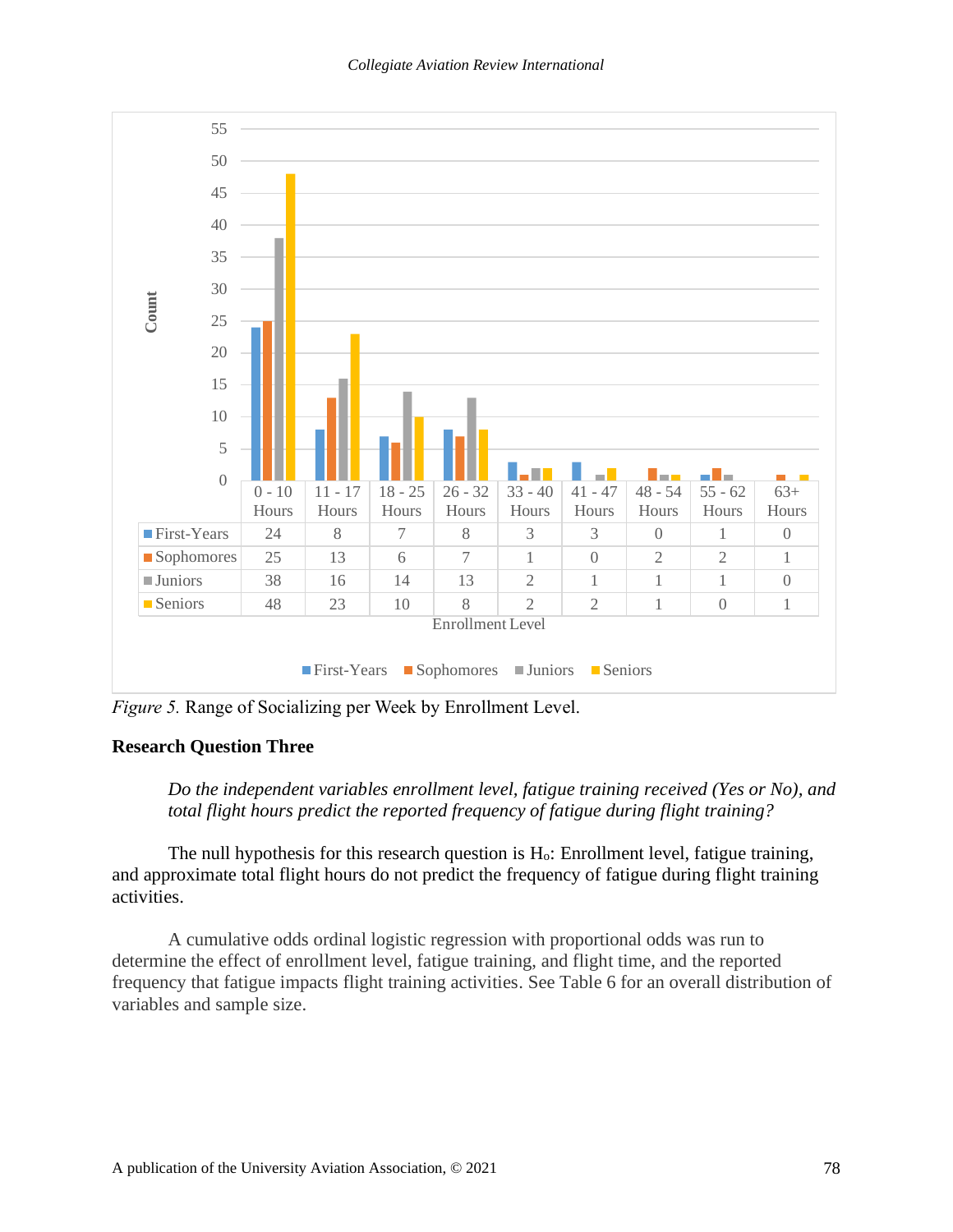|                         |                   |     | Marginal   | * Scale        |     |         |
|-------------------------|-------------------|-----|------------|----------------|-----|---------|
|                         |                   | n   | Percentage | Combined       | n   | Percent |
|                         | Never             | 23  | 7.9%       | N <sub>0</sub> | 169 |         |
| <b>Fatigue During</b>   | Rarely            | 146 | 50.0%      |                |     | 57.9%   |
| <b>Flight Training</b>  | Sometimes         | 94  | 32.2%      |                |     |         |
| Activities              | Often             | 22  | 7.5%       | Yes            | 123 | 42.1%   |
|                         | Always            | 7   | 2.4%       |                |     |         |
|                         | First-Years       | 55  | 18.8%      |                |     |         |
|                         | <b>Sophomores</b> | 56  | 19.2%      |                |     |         |
| <b>Enrollment Level</b> | Juniors           | 86  | 29.5%      |                |     |         |
|                         | <b>Seniors</b>    | 95  | 32.5%      |                |     |         |
|                         | Yes               | 146 | 50.0%      |                |     |         |
| <b>Fatigue Training</b> | N <sub>0</sub>    | 146 | 50.0%      |                |     |         |
|                         | Total             | 292 | 100.0%     |                |     |         |

Table 6 *Variables and Descriptive Statistics*

*Note.* For the scale combined column, Never and Rarely=No while Sometimes, Often, and Always=Yes

An ordinal regression has four assumptions that need to be met. The researchers chose to use  $p < 0.05$  as the cutoff value for significance for all tests. The first assumption requires an ordinal dependent variable. Question #16, "*fatigue impacts my flight training activities",* was a Likert scaled item and had the following options as a response; 'Never', 'Rarely', 'Sometimes', 'Often', and 'Always'. The second assumption requires at least one independent variable. Once again, the independent variables were, enrollment level, fatigue training received, and flight time. Flight time was measured at the continuous level and established in the analysis as a covariate. The third assumption tested for multicollinearity. To test for multicollinearity, the researchers utilized the linear regression test within SPSS®. The linear regression test yielded *Tolerance* values that were greater than 0.1. The Tolerance value for enrollment level was .652, received fatigue training was .936, while flight hours was .618. All three Variance Inflation Factor (VIF) values were less than ten. These findings indicated there was no issue with collinearity.

To check the assumption for proportional odds, the researchers performed a Full Likelihood Ratio test. The results of the test generated the Test of Parallel Lines. To pass this assumption, the Test of Parallel lines should be statistically not significant, *p* > .05. As assessed by the full likelihood ratio test, the assumption as met,  $\gamma$ 2(15) = 21.843, p = .112. Most cells were sparse with zero frequencies in 772 (76.1%) of cells therefore deviance goodness-of-fit test was used. Results indicated the model was a good fit to the observed data,  $\chi^2(803)$  = 543.387,  $p = 0.677$ . Table 7 shows the goodness-of-fit results. The final model statistically significantly predicted the dependent variable over and above the intercept-only model,  $\gamma(25)$  = 17.769,  $p = .003$ . Table 8 shows the model fitting information.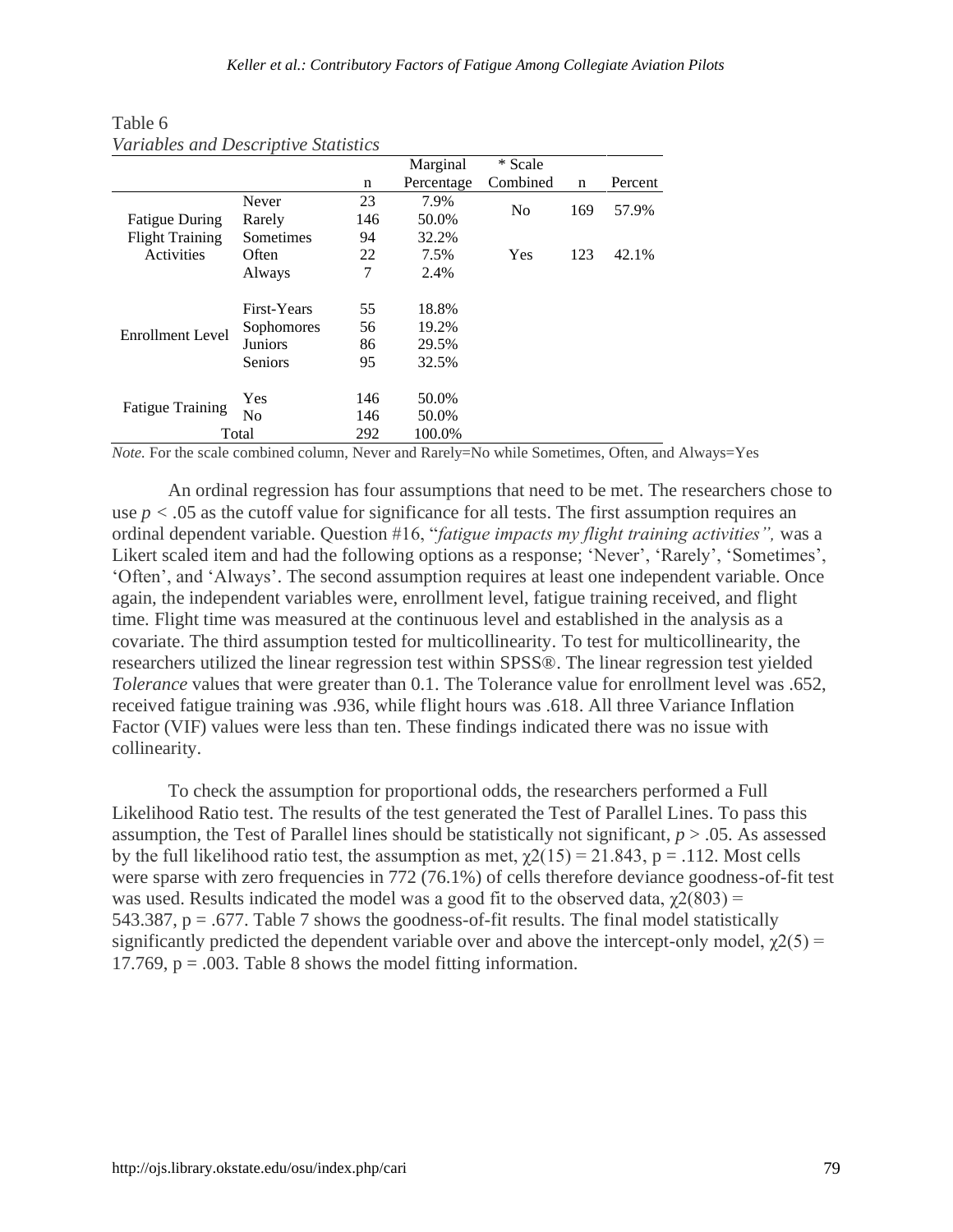|                                  | Goodness-of-Fit Test Statistics |            |      |      |
|----------------------------------|---------------------------------|------------|------|------|
|                                  | Chi-Square                      | df         | Sig. |      |
| Pearson                          | 864.838                         | 803        | .064 |      |
| Deviance                         | 543.387                         | 803        | .677 |      |
| Table 8                          |                                 |            |      |      |
| <b>Model Fitting Information</b> |                                 |            |      |      |
| Model                            | -2 Log Likelihood               | Chi-Square | df   | Sig. |
| Intercept Only                   | 621.825                         |            |      |      |
| Final                            | 604.056                         | 17.769     | 5    | .003 |

The next step was to determine which variable(s) were significant predictors on frequency of fatigue impacting flight training reported by participants. The Test of Model effects indicated enrollment level and fatigue training received were the only significant variables in the model. The variable enrollment level was,  $\chi$ 2(3) = 12.134, p = .007 while flight training received was,  $\gamma$ 2(1) = 3.883, p = .049. Data for the Test of Model Effects is shown in Table 9.

## Table 9

Table 7

*Test of Model Effects*

| Variable                 | Type III |               |       |
|--------------------------|----------|---------------|-------|
|                          | df       | Sig.          |       |
| Enrollment Level         | 12.134   | $\mathcal{R}$ | 0.007 |
| <b>Training Received</b> | 3.883    |               | 0.049 |
| <b>Total Flight Time</b> | $\theta$ |               | 0.992 |

With four categories of enrollment, there were six comparisons that needed to be made. These comparisons are First-Years vs Seniors, Sophomores vs Seniors, Juniors vs Seniors, Juniors vs First-Years, Sophomores vs Juniors, and First-Years vs Sophomores. The reference category in the first run only provided three of the comparison. To obtain all the comparisons the researchers had to recode and rerun the enrollment categories. The parameter estimates output shows the initial and consecutive pairwise comparisons and can be found in Appendix B. The following section will provide interpretation of these comparisons.

Two of the comparison provided statistically significant results, Seniors vs First-Years and Juniors vs First-Years. Juniors and Seniors had higher odds of falling in a higher frequency category of the dependent variable- "*fatigue impacts my flight training activities*". The odds of Seniors reporting a higher frequency of fatigue impacting their flight training was 3.95, 95% CI [1.77, 8.83] times higher than that of First-Years with a statistically significant effect,  $\gamma(1)$  = 11.24,  $p < .001$ .

The comparison for Juniors vs First-Years was determined in the second run of the analyses with the categories recoded and reordered. The odds of Juniors reporting a higher frequency of fatigue impacting their flight training was 3.00, 95% CI [1.45, 6.18] times higher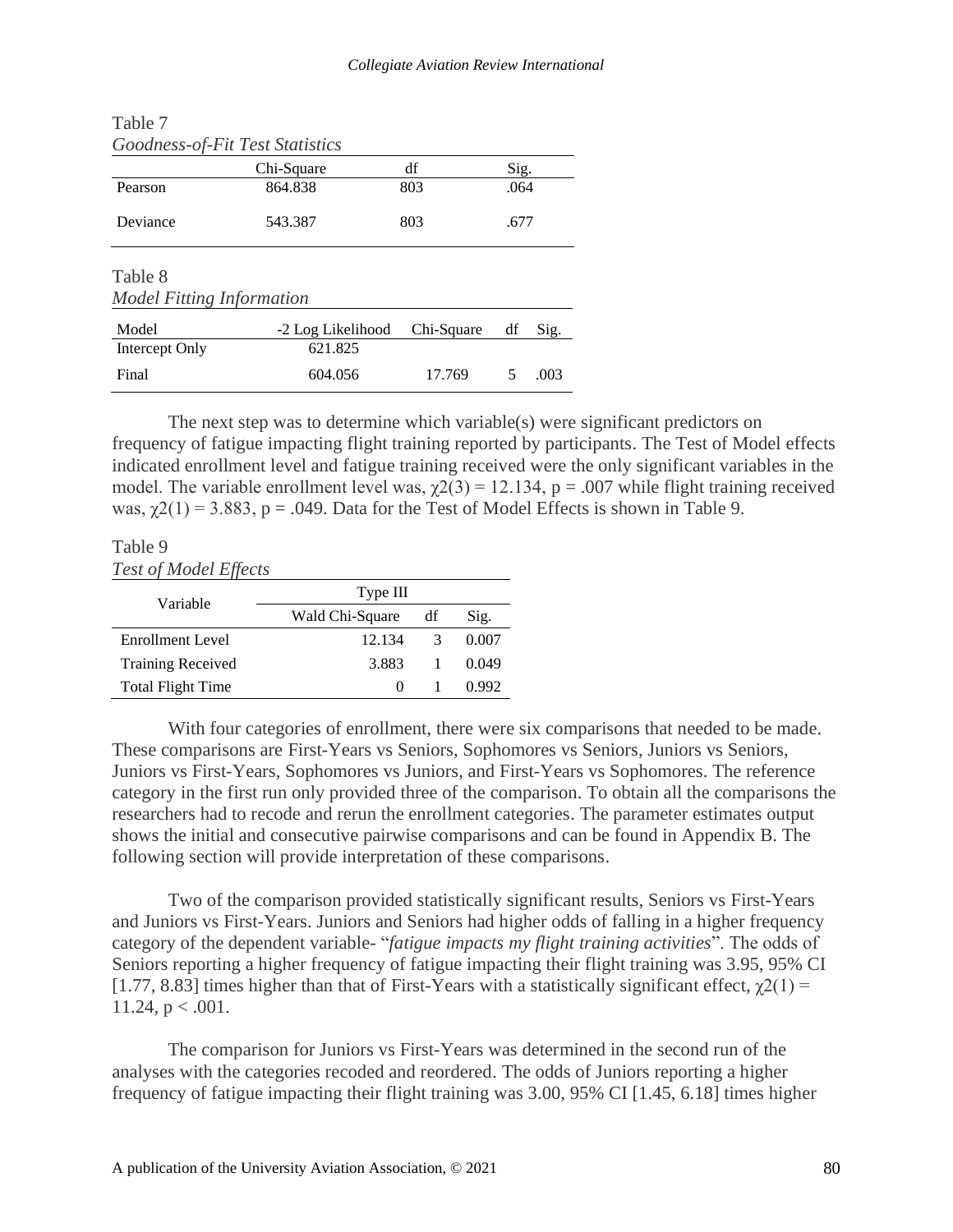than that of First-Years with a statistically significant effect,  $\gamma(21) = 8.85$ , p < .001. The remaining comparison were not statistically significant but are reported in the following paragraphs.

The odds of Seniors reporting a higher frequency of fatigue impacting their flight training was 2.05, 95% CI [0.99, 4.25] similar to Sophomores and was not statistically significant effect,  $\chi$ 2(1) = 3.74, p = .05. The odds of Seniors reporting a higher frequency of fatigue impacting their flight training was like Juniors and was not statistically significant, .076, 95% CI [.42, 1.36],  $\chi$ 2(1) = 0.86, p = .35. Regarding Sophomores vs Juniors, the odds of Sophomores reporting a higher frequency of fatigue impacting their flight training was 1.56, 95% CI [0.80, 3.84] similar to that of Juniors and not statistically significant effect,  $\gamma$ 2(1) = 1.68, p = .20. The First-Years vs Sophomores comparison can be found in the third run of the data. The odds of First-Years reporting a higher frequency of fatigue impacting their flight training was slightly lower and not statistically significantly different when compared to Sophomores, 0.52, 95% CI [.25, 1.09],  $\gamma$ 2(1) = 3.04, p = .08.

Participants were asked if they had received fatigue training during their flight training program. The odds of reported fatigue training recipients experiencing a higher frequency of fatigue during flight activities was 1.583, 95% CI [1.002, 2.499] times that of fatigue training non-recipients with a statistically significant effect,  $\gamma$ 2(1) = 3.883, p = .049. This is an interesting result. Participants were also asked to provide their approximate total flight hours. This continuous variable was added to the model as a covariate. Reported total flight hours did not indicate a significant effect,  $\gamma$ 2(1) = 0.00, p = .992.

#### **Discussions and Conclusions**

The purpose of this study was to gain a clear understanding of fatigue training provided to collegiate aviation pilots, their typical workload and time spent socializing, and factors that may lead respondents to indicate a higher frequency of fatigue while conducting flight training activities. The first question answered in this study pertained to fatigue training among the respondents. The responses to "*have you received fatigue training during your enrollment in the flight program*" were almost evenly split between "yes" and "no". This is a concerning finding considering the insidious nature of fatigue and its deleterious effects during flight operations. While the authors recognize that many flight programs incorporate human factors training into their curriculum, the responses indicate some of the fatigue training and education may not be meeting critical learning outcomes of identifying fatigue risk factors and application of effective mitigation strategies during flight operation activities.

As part of the practical standards for pilots in the U.S., the Airmen Certification Standards (ACS) requires the assessment of pilot's knowledge and ability to demonstrate an understanding of the recognition, causes, effects of aeromedical and physiological issues such as fatigue including the relevant corrective actions (FAA, 2018a). Some collegiate aviation programs use informal discussion-based format for lessons on fatigue. Other collegiate aviation programs also introduce concepts on fatigue through aviation safety and human factors courses that analyzes accident case- studies. There may be a need to review curriculum to include more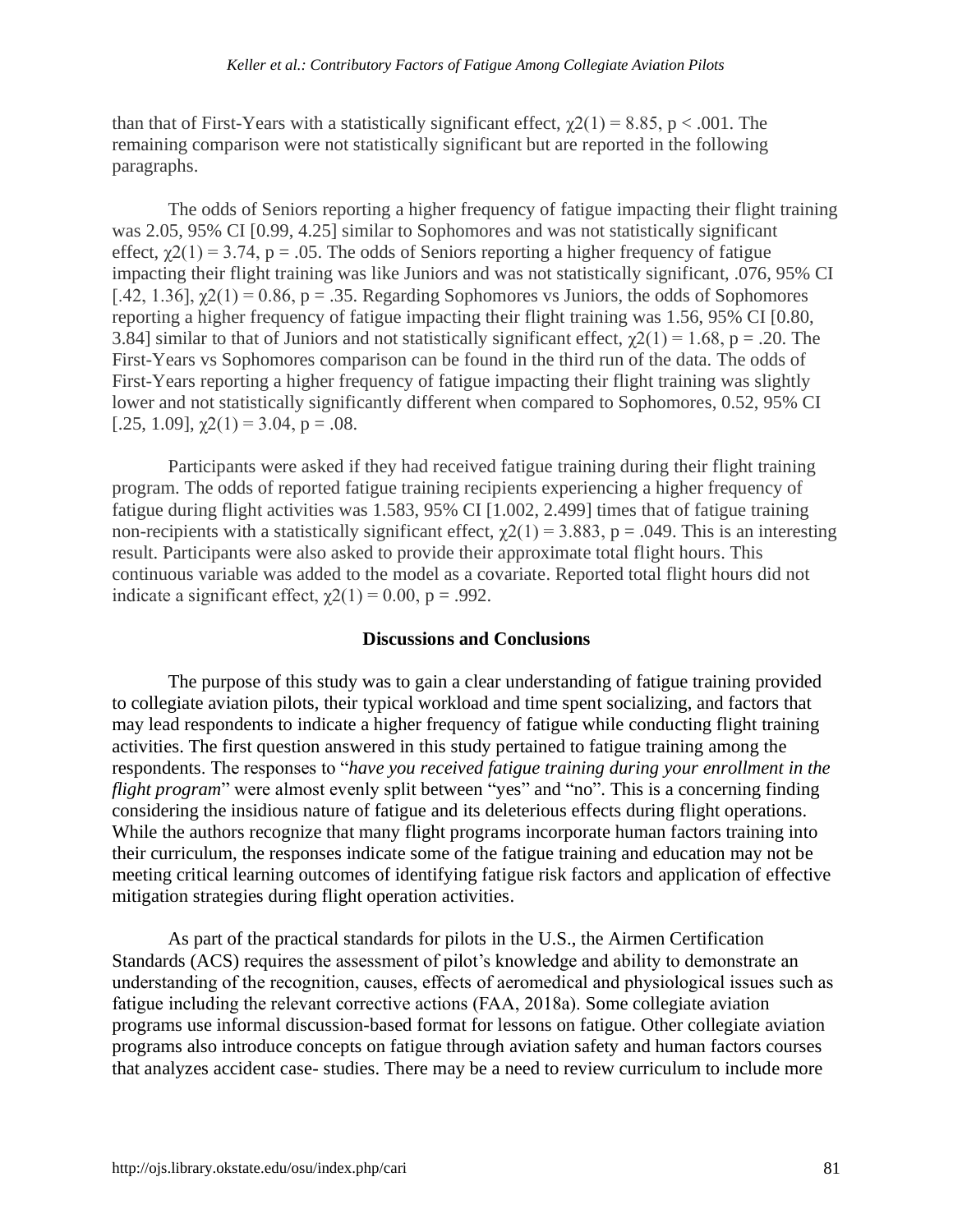comprehensive and data-driven content analyses on fatigue risk management education and recommended by ICAO SARPs.

Though it is a challenge to control student behavior outside of the classroom or flight deck and simulator laboratories, increasing the intentionality of fatigue training may promote desirable safety behaviors (Barger et. al, 2018). These behaviors can include the ability to understand the leading causes of fatigue, signs, and symptoms, best practices for sleep preparation, how to handle disruptions, workload management, as well as fatigue related decision-making before and during flight operations i.e., talking with an instructor.

Integrated fatigue training using Safety Management System processes such as safety promotion can be productive. This can be done by incorporating fatigue training as part of the continuous improvement efforts of safety required in a functional SMS of an organization. Additionally, collegiate programs with SMS can utilize other components of SMS namely; Safety Policy, Risk Management, and Safety Assurance to enhance fatigue management. The SMS policy must have provisions that spells out fatigue as one of the safety risks that needs to be managed and who will have responsibilities and accountabilities for fatigue management in the program. It will also highlight leaderships commitment to provide resources to mitigate the adverse effects of fatigue in flight operations. Risk management tools can be used to identify and recommend effective controls for fatigue. Data on fatigue in an organization can be used for periodic evaluation of the effectiveness of any fatigue management plan adopted. Finally, collegiate aviation programs with a voluntary SMS program can adopt and integrate commercial airline FRMS components that can be beneficial for fatigue policy improvement.

Understanding workload is imperative to fatigue mitigation efforts and the second research question of this study queried hours spent working and socializing. The average reported time working and studying per week was 30 hours while the average time socializing was 15 hours per week. Romero et al. (2020), reported approximately 77 % of collegiate aviation respondents were enrolled in 12 credits or more per academic semester and another research finding suggests that academically successful students' study approximately 30 hours per week (Beattie et al., 2019).

It is highly recommended that fatigue risk matrices that provides guidance on quantifying the risk associated with student's workload be developed in Part 141 training programs. As noted in the results section of this study, Juniors and Seniors work and socialize more than First-Years and Sophomores. This provides evidence that fatigue training should be different for these groups. A future research direction may focus on how hours spent flying, time of flight slot, time spent studying, and working part time jobs influences fatigue management among this collegiate pilot population. Future research can also track pilot's workload in detail in terms of period of the semester.

For the final research question, the researchers included enrollment level, fatigue training received, and reported total flight hours as independent variables. Results from the ordinal regression analyses indicated Juniors and Seniors were two to three times more likely to report a higher frequency of fatigue when compared to First-Years and Sophomores. The results also indicated that Juniors and Seniors reported higher hours of work and socializing. These findings seem intuitive since Juniors and Seniors may be more engaged in leadership roles in extramural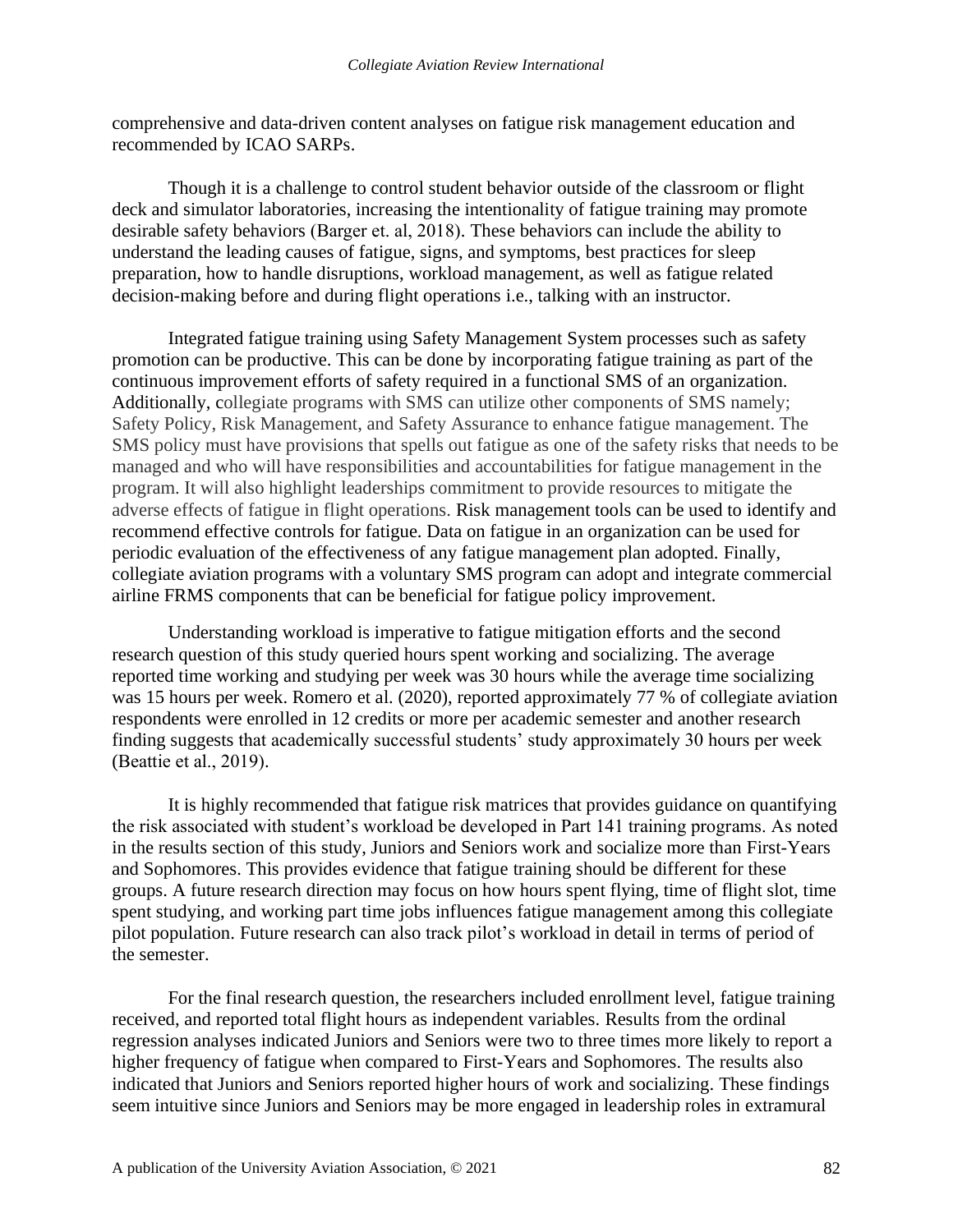campus associations/activities and that can adversely affect time management needed for quality sleep. At this student academic level in the universities sampled some of the respondents can live outside the dormitories and are free to engage in more socializing and may engage in unhealthy eating habits which are fatigue risk factors and adversely affect quality sleep.

As upperclassmen, many collegiate aviation pilots turn 21 which allows them to legally visit bars and spend copious amounts of time in nightclubs. Some may also have changes in family lifestyles i.e., married, engaged to partners, and or having kids. These factors may be more disruptive to effective time management and quality sleep schedules. Others may be engaged in excessive and extraneous shift work to pay for college upkeeps and that can affect rest cycles especially night shifts that could have detrimental effects on circadian rhythms. Some may also be CFIs and undergraduate students while working extra jobs and combining academic loads with family responsibilities. These are some of the psycho-social factors that can potentially explain the differences observed from the findings. Adjekum (2014) in a study on safety culture in collegiate aviation suggests peer to peer advocacy for personal safety by peers advocating and encouraging lifestyles among themselves that minimizes fatigue risk factors. The findings from that study encouraged submission of safety reports on fatigue related flight events by collegiate aviation pilots and informal safety meetings moderated by peers where feedback from safety office is discussed.

Further, results indicated Juniors and Seniors had the lowest reported fatigue training. Evidence indicates those who said "yes" for having received fatigue training were 1.5 times more likely to report higher levels of fatigue. This may be due to the fact they are more aware of their fatigue and human limitation but still choose to meet the demands of the day. Specificity and recency of the type of fatigue training may be helpful in future studies. Some of the academic-based fatigue training tends to be done during the first and second years of enrollment. That may create a knowledge gap in terms of any formalized training on fatigue apart from the briefs required during flight operations with CFIs. It may be expedient to have higher levels courses in fatigue risk management which can be part of recurrent crew resource management or safety management system courses. Routine data collection and analysis on fatigue risk factors utilizing behavioral and subjective measures such as brief fatigue inventories and technology will improve organizational fatigue mitigation and management efforts (Shahid et al., 2012). Further, organizations can account for students assigned to instructors, track cancellations due to fatigue, use additional workload data such as credit hours in progress, limit late flights with early morning starts (particularly in the summer), and foster an environment that encourages work life balance.

The authors acknowledge some limitations to the study. This study utilized convenience sampling methods which inhibit generalization to the larger pilot population. All responses were from four-year university programs and did not include two-year community colleges. It is assumed that respondents were truthful and accurate when answering the survey items. There may have been cases of social desirability biases in the responses where respondents may not provide answers that makes them feel bad in social standings. Despite the limitations of this study, the results may be valuable to collegiate aviation program leaders, pilots, regulators, and human factors and aviation safety scholars.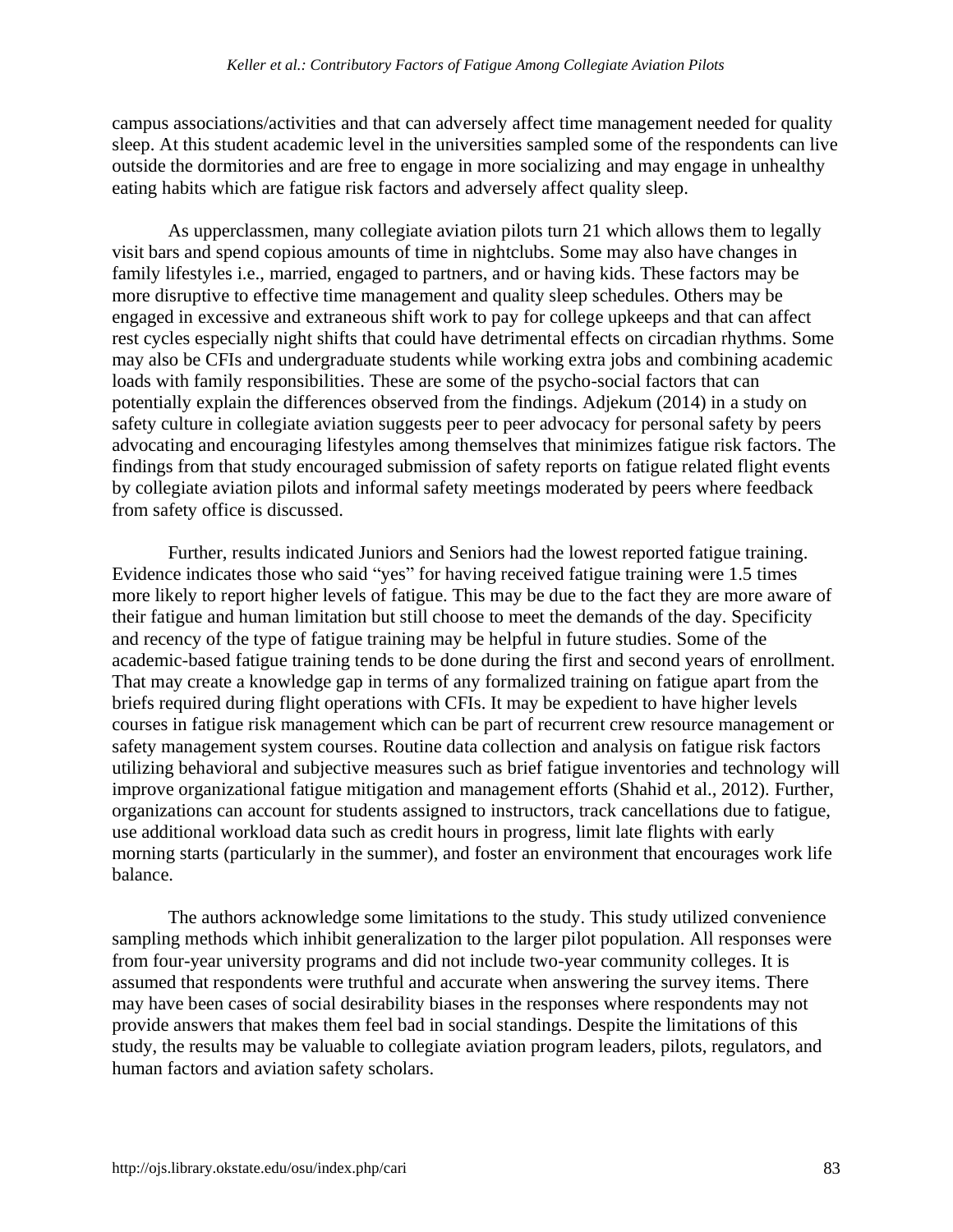#### **References**

- Abrams, R. M. (2015). Sleep deprivation. *Obstetrics and Gynecology Clinics of North America*, *42*(3), 493–506.<https://doi.org/10.1016/j.ogc.2015.05.013>
- Adjekum, D. K. (2014). Safety culture perceptions in a collegiate aviation program: A systematic assessment. *Journal of Aviation Technology and Engineering*, *3*(2), 44. 1-13. <https://doi.org/10.7771/2159-6670.1086>
- Aircraft Owners and Pilots Association (2018a). *Instructor report: Student fatigue and insidious obstacle to learning and fun.* Retrieved from [https://aopa.org/training-and-safety/online](https://aopa.org/training-and-safety/online-learning/safety-advisors-and-safety-briefs/fighting-fatigue)[learning/safety-advisors-and-safety-briefs/fighting-fatigue](https://aopa.org/training-and-safety/online-learning/safety-advisors-and-safety-briefs/fighting-fatigue)
- Aircraft Owners and Pilots Association. (2018b). *Joseph T. Nall report*. Retrieved from [https://www.aopa.org/training-and-safety/air-safety-institute/accident-analysis/joseph-t](https://www.aopa.org/training-and-safety/air-safety-institute/accident-analysis/joseph-t-nall-report)[nall-report](https://www.aopa.org/training-and-safety/air-safety-institute/accident-analysis/joseph-t-nall-report)
- Aircraft Owners and Pilots Association. (2020). *Fighting fatigue.* Retrieved from [https://aopa.org/training-and-safety/online-learning/safety-advisors-and-safety](https://aopa.org/training-and-safety/online-learning/safety-advisors-and-safety-briefs/fighting-fatigue)[briefs/fighting-fatigue](https://aopa.org/training-and-safety/online-learning/safety-advisors-and-safety-briefs/fighting-fatigue)
- Avers, K., & Johnson, B., (2011). A review of Federal Aviation Administration fatigue research. *Aviation Psychology and Applied Human Factors*, *1*(2), 87-98. <https://doi.org/10.1027/2192-0923/a000016>
- Barger, L. K., Runyon, M. S., Renn, M. L., Moore, C. G., Weiss, P. M., Condle, J. P., & Patterson, P. D. (2018). Effect of fatigue training on safety, fatigue, and sleep in emergency medical services personnel and other shift workers: A systematic review and meta-analysis. *Prehospital Emergency Care*, *22*(1), 58-68. <https://doi.org/10.1080/10903127.2017.1362087>
- Beattie, G., Laliberté, J. W. P., Michaud-Leclerc, C., & Oreopoulos, P. (2019). What sets college thrivers and divers apart? A contrast in study habits, attitudes, and mental health. *Economics Letters*, *178*, 50-53.<https://doi.org/10.1016/j.econlet.2018.12.026>
- Bendak, S., & Rashid, H. S. (2020). Fatigue in aviation: A systematic review of the literature. *International Journal of Industrial Ergonomics*, *76*, 1-11. <https://doi.org/10.1016/j.ergon.2020.102928>
- Caldwell, J. A., Mallis, M. M., Caldwell, J. L., Paul, M. A., Miller, J. C., & Neri, D. F. (2009). Fatigue countermeasures in aviation. *Aviation, Space, and Environmental Medicine*, *80*(1), 29-59.<https://doi.org/10.3357/ASEM.2435.2009>
- Caldwell, J. A. (2012). Crew schedules, sleep deprivation, and aviation performance. *Current Directions in Psychological Science,21*(2), 85-89. <https://doi.org/10.1177/0963721411435842>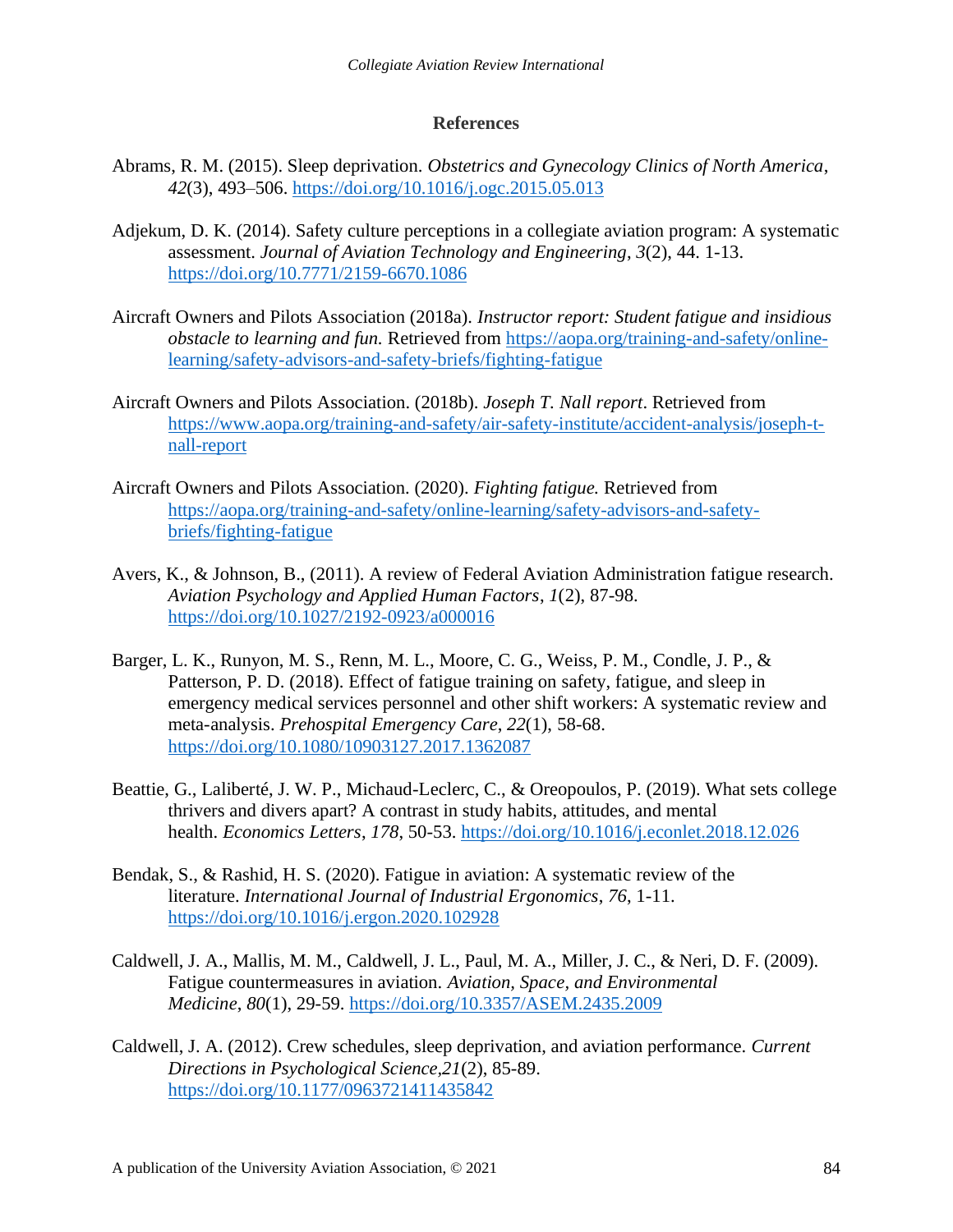- Caldwell, J. A. (2017). *Fatigue in aviation: A guide to staying awake at the stick*. New York, NY: Routledge.
- Caldwell, J. A., Caldwell, J. L., Thompson, L. A., & Lieberman, H. R. (2019). Fatigue and its management in the workplace. *Neuroscience and Biobehavioral Reviews, 96*, 279-282. <https://doi.org/10.1016/j.neubiorev.2018.10.024>
- Caruso, C. C. (2014). Negative impacts of shiftwork and long work hours. *Rehabilitation Nursing*, *39*(1), 16-25.<https://doi.org/10.1002/rnj.107>
- Center for Disease Control and Prevention. (2017). *Sleep and sleep disorders*. Retrieved from [https://www.cdc.gov/sleep/about\\_sleep/drowsy\\_driving.html](https://www.cdc.gov/sleep/about_sleep/drowsy_driving.html)
- Center for Disease Control and Prevention. (2021). *Basics about sleep*. Retrieved from [https://www.cdc.gov/sleep/about\\_sleep/index.html](https://www.cdc.gov/sleep/about_sleep/index.html)
- Dawson, D., & McCulloch, K. (2005). Managing fatigue: It's about sleep. *Sleep Medicine Reviews*, *9*(5), 365-380.<https://doi.org/10.1016/j.smrv.2005.03.002>
- Draganich, C., & Erdal, K. (2014). Placebo sleep affects cognitive functioning. *Journal of Experimental Psychology: Learning, Memory, and Cognition*, 40(3), 857–864. <https://doi.org/10.1037/a0035546>
- Electronic Code of Federal Regulations. (2020a). *Title 14, chapter I, subchapter G, part 117*. Retrieved from [https://gov.ecfr.io/cgi-bin/text](https://gov.ecfr.io/cgi-bin/text-idx?SID=cc48e562bfb79d04a4fc01b0714d7675&mc=true&node=pt14.3.117&rgn=div5#se14.3.117_111)[idx?SID=cc48e562bfb79d04a4fc01b0714d7675&mc=true&node=pt14.3.117&rgn=div5#](https://gov.ecfr.io/cgi-bin/text-idx?SID=cc48e562bfb79d04a4fc01b0714d7675&mc=true&node=pt14.3.117&rgn=div5#se14.3.117_111) [se14.3.117\\_111](https://gov.ecfr.io/cgi-bin/text-idx?SID=cc48e562bfb79d04a4fc01b0714d7675&mc=true&node=pt14.3.117&rgn=div5#se14.3.117_111)
- Electronic Code of Federal Regulations. (2020b). *Title 14, chapter I, subchapter D, part 61, subpart H, 61.195.* Retrieved from [https://gov.ecfr.io/cgi](https://gov.ecfr.io/cgi-bin/retrieveECFR?gp=1&SID=cc48e562bfb79d04a4fc01b0714d7675&ty=HTML&h=L&mc=true&r=SECTION&n=se14.2.61_1195)[bin/retrieveECFR?gp=1&SID=cc48e562bfb79d04a4fc01b0714d7675&ty=HTML&h=L](https://gov.ecfr.io/cgi-bin/retrieveECFR?gp=1&SID=cc48e562bfb79d04a4fc01b0714d7675&ty=HTML&h=L&mc=true&r=SECTION&n=se14.2.61_1195) [&mc=true&r=SECTION&n=se14.2.61\\_1195](https://gov.ecfr.io/cgi-bin/retrieveECFR?gp=1&SID=cc48e562bfb79d04a4fc01b0714d7675&ty=HTML&h=L&mc=true&r=SECTION&n=se14.2.61_1195)
- Electronic Code of Federal Regulations. (2021). *Title 14, chapter I, subchapter F, part 91, subpart A, 91.17.* Retrieved from Electronic Code of Federal Regulations. (2020b). *Title 14, chapter I, subchapter D, part 61, subpart H, 61.195.* Retrieved from [https://gov.ecfr.io/cgi](https://gov.ecfr.io/cgi-bin/retrieveECFR?gp=1&SID=cc48e562bfb79d04a4fc01b0714d7675&ty=HTML&h=L&mc=true&r=SECTION&n=se14.2.61_1195)[bin/retrieveECFR?gp=1&SID=cc48e562bfb79d04a4fc01b0714d7675&ty=HTML&h=L](https://gov.ecfr.io/cgi-bin/retrieveECFR?gp=1&SID=cc48e562bfb79d04a4fc01b0714d7675&ty=HTML&h=L&mc=true&r=SECTION&n=se14.2.61_1195) [&mc=true&r=SECTION&n=se14.2.61\\_1195](https://gov.ecfr.io/cgi-bin/retrieveECFR?gp=1&SID=cc48e562bfb79d04a4fc01b0714d7675&ty=HTML&h=L&mc=true&r=SECTION&n=se14.2.61_1195)
- Fan, J., & Smith, A. P. (2017, June). The impact of workload and fatigue on performance. In *International symposium on human mental Workload: Models and applications* (pp. 90-105). Springer, Cham. [https://doi.org/10.1007/978-3-319-61061-0\\_6](https://doi.org/10.1007/978-3-319-61061-0_6)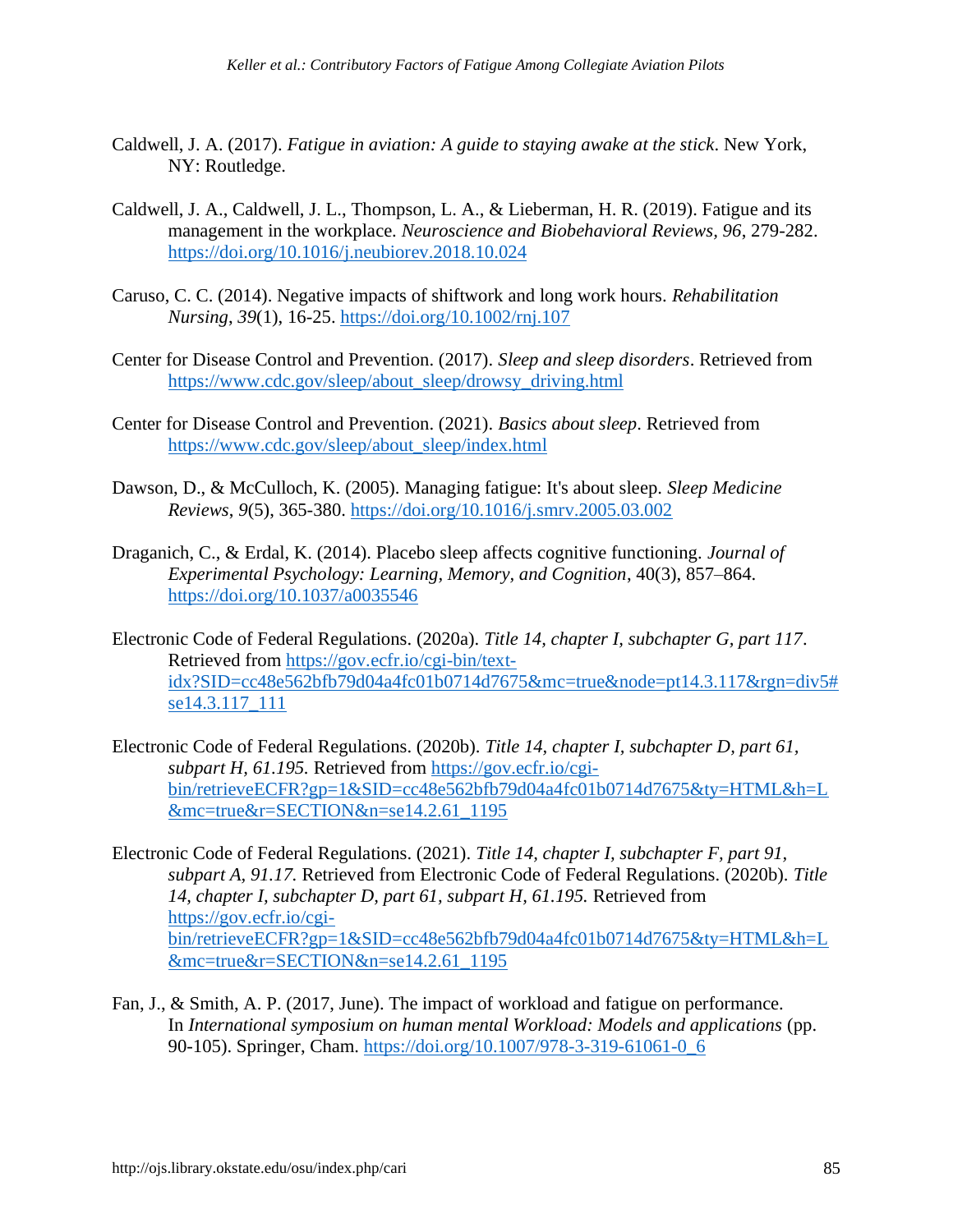- Federal Aviation Administration. (2010a). *Fact sheet-pilot fatigue.* Retrieved from [https://www.faa.gov/news/fact\\_sheets/news\\_story.cfm?newsId=11857](https://www.faa.gov/news/fact_sheets/news_story.cfm?newsId=11857)
- Federal Aviation Administration. (2010b). *Flight attendant fatigue recommendation II: Flight attendant work/rest patterns, alertness, and performance assessment*. Retrieved from [https://www.faa.gov/data\\_research/research/med\\_humanfacs/oamtechreports/2010s/medi](https://www.faa.gov/data_research/research/med_humanfacs/oamtechreports/2010s/media/201022.pdf) [a/201022.pdf](https://www.faa.gov/data_research/research/med_humanfacs/oamtechreports/2010s/media/201022.pdf)
- Federal Aviation Administration. (2012). *Fatigue education and awareness training program.*  Retrieved from [https://www.faa.gov/regulations\\_policies/advisory\\_circulars/index.cfm/go/document.info](https://www.faa.gov/regulations_policies/advisory_circulars/index.cfm/go/document.information/documentid/1020388) [rmation/documentid/1020388](https://www.faa.gov/regulations_policies/advisory_circulars/index.cfm/go/document.information/documentid/1020388)
- Federal Aviation Administration. (2013). *Fatigue risk management systems for aviation safety.*  Retrieved from [https://www.faa.gov/regulations\\_policies/advisory\\_circulars/index.cfm/go/document.info](https://www.faa.gov/regulations_policies/advisory_circulars/index.cfm/go/document.information/documentid/1021088) [rmation/documentid/1021088](https://www.faa.gov/regulations_policies/advisory_circulars/index.cfm/go/document.information/documentid/1021088)
- Federal Aviation Administration. (2014). *Fatigue risk management.* Retrieved from [https://www.faa.gov/about/initiatives/maintenance\\_hf/fatigue/](https://www.faa.gov/about/initiatives/maintenance_hf/fatigue/)
- Federal Aviation Administration (2016). *Safety management system-SMS explained.* Retrieved from<https://www.faa.gov/about/initiatives/sms/explained/>
- Federal Aviation Administration. (2018a). *Airmen certification standards.* Retrieved from [https://www.faa.gov/training\\_testing/testing/acs/](https://www.faa.gov/training_testing/testing/acs/)
- Federal Aviation Administration. (2018b). *Fact sheet-general aviation safety.* Retrieved from [https://www.faa.gov/news/fact\\_sheets/news\\_story.cfm?newsId=21274](https://www.faa.gov/news/fact_sheets/news_story.cfm?newsId=21274)
- Federal Aviation Administration. (2020). *Fatigue risk management.* Retrieved from [https://www.faa.gov/about/initiatives/maintenance\\_hf/fatigue/](https://www.faa.gov/about/initiatives/maintenance_hf/fatigue/)
- Gander, P., van den Berg, M., Mulrine, H., Signal, L., & Mangie, J. (2013). Circadian adaptation of airline pilots during extended duration operations between the USA and Asia. *Chronobiology International*, *30*(8), 963-972. <https://doi.org/10.3109/07420528.2013.790042>
- Gawron, V. J., (2016). Summary of fatigue research for civilian and military pilots. IIE Transactions on Occupational Ergonomics and Human Factors, 4(1), 1–18. <https://doi.org/10.1080/21577323.2015.1046093>
- Gore, R. K., Webb, T. S., & Hermes, E. D. (2010). Fatigue and stimulant use in military fighter aircrew during combat operations. *Aviation, Space, and Environmental Medicine*, *81*(8), 719-727. <https://doi.org/10.3357/ASEM.2755.2010>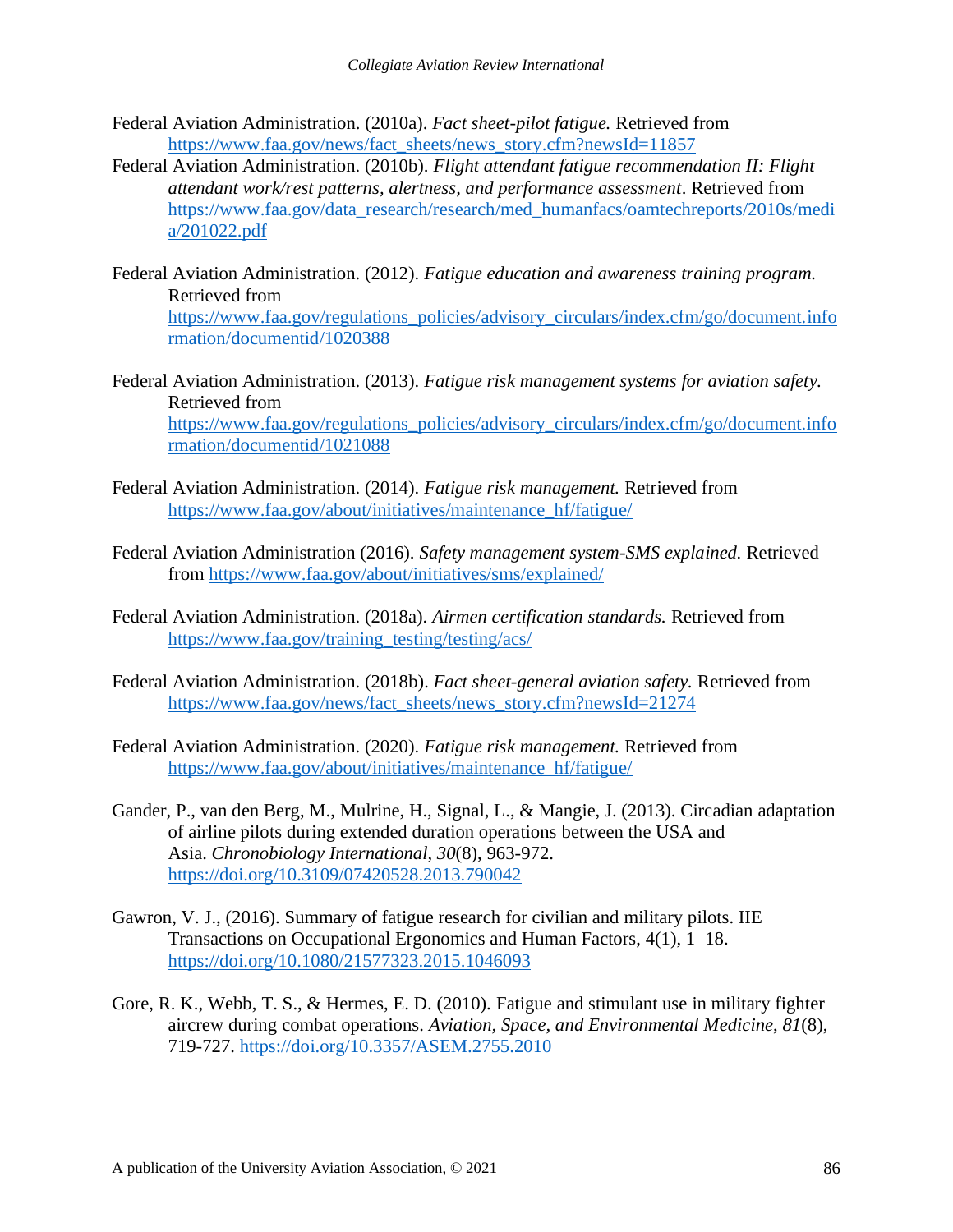- Hartzler, B. M. (2014). Fatigue on the flight deck: the consequences of sleep loss and the benefits of napping. *Accident Analysis & Prevention*, *62*, 309-318. <https://doi.org/10.1016/j.aap.2013.10.010>
- International Civil Aviation Organization. (2012). *Measuring fatigue.* Retrieved from [https://www.icao.int/safety/fatiguemanagement/FRMSBangkok/4.%20Measuring%20Fat](https://www.icao.int/safety/fatiguemanagement/FRMSBangkok/4.%20Measuring%20Fatigue.pdf) [igue.pdf](https://www.icao.int/safety/fatiguemanagement/FRMSBangkok/4.%20Measuring%20Fatigue.pdf)
- International Civil Aviation Organization. (2016). *Manual for the oversight of fatigue management approaches.* Retrieved from [https://www.icao.int/safety/fatiguemanagement/FRMS%20Tools/Doc%209966.FRMS.20](https://www.icao.int/safety/fatiguemanagement/FRMS%20Tools/Doc%209966.FRMS.2016%20Edition.en.pdf) [16%20Edition.en.pdf](https://www.icao.int/safety/fatiguemanagement/FRMS%20Tools/Doc%209966.FRMS.2016%20Edition.en.pdf)
- International Civil Aviation Organization (ICAO) (2020). *Cabin crew fatigue management*. Retrieved from [https://www.icao.int/safety/airnavigation/OPS/CabinSafety/Pages/Cabin-](https://www.icao.int/safety/airnavigation/OPS/CabinSafety/Pages/Cabin-Crew-Fatigue-Management.aspx)[Crew-Fatigue-Management.aspx](https://www.icao.int/safety/airnavigation/OPS/CabinSafety/Pages/Cabin-Crew-Fatigue-Management.aspx)
- Keller, J., Mendonca, F., & Adjekum, D. K. (2021). Understanding factors underlying fatigue among collegiate aviation pilots in the United States. [Manuscript submitted for publication], *Safety.*
- Keller, J., Mendonca, F., & Cutter, J. E. (2019). Collegiate aviation pilots: Analyses of fatigue related decision-making scenarios. *International Journal of Aviation, Aeronautics, and Aerospace*, *6*(4), 1-26.<https://doi.org/10.15394/ijaaa.2019.1360>
- Kleinbaum, D. G., & Klein, M. (2010). *Logistic regression*. New York: Springer.
- Mendonca, F., Keller, J., & Dillman, B. (2019). Competency-Based Education: A Framework for a More Efficient and Safer Aviation Industry*. A conference proceeding at the International Society of Air Safety Investigators Conference*. The Hague, Netherlands: ISASI Publishing
- Kloss, J. D., Nash, C. O., Horsey, S. E., & Taylor, D. J. (2011). The delivery of behavioral sleep medicine to college students. *Journal of Adolescent Health*, 48(6), 553–561. <https://doi.org/10.1016/j.jadohealth.2010.09.023>
- Lee, S., & Kim, J. K. (2018). Factors contributing to the risk of airline pilot fatigue. Journal of Air Transport Management, 67, 197-207.<https://doi.10.1007/s00420-016-1170-2>
- Levin, E., Mendonca, F.A.C., Keller, J., & Teo, A. (2019). Fatigue in collegiate aviation. *International Journal of Aviation, Aeronautics, and Aerospace*, *6*(4), 1-26.
- Marcus, J. H., & Rosekind, M. R. (2017). Fatigue in transportation: NTSB investigations and safety recommendations. *Injury prevention*, *23*(4), 232-238. <http://dx.doi.org/10.1136/injuryprev-2015-041791>
- McDale, S., & Ma, J. (2008). Effects of fatigue on flight training: A survey of US part 141 flight schools. *International Journal of Applied Aviation Studies*, *8*(2), 311-336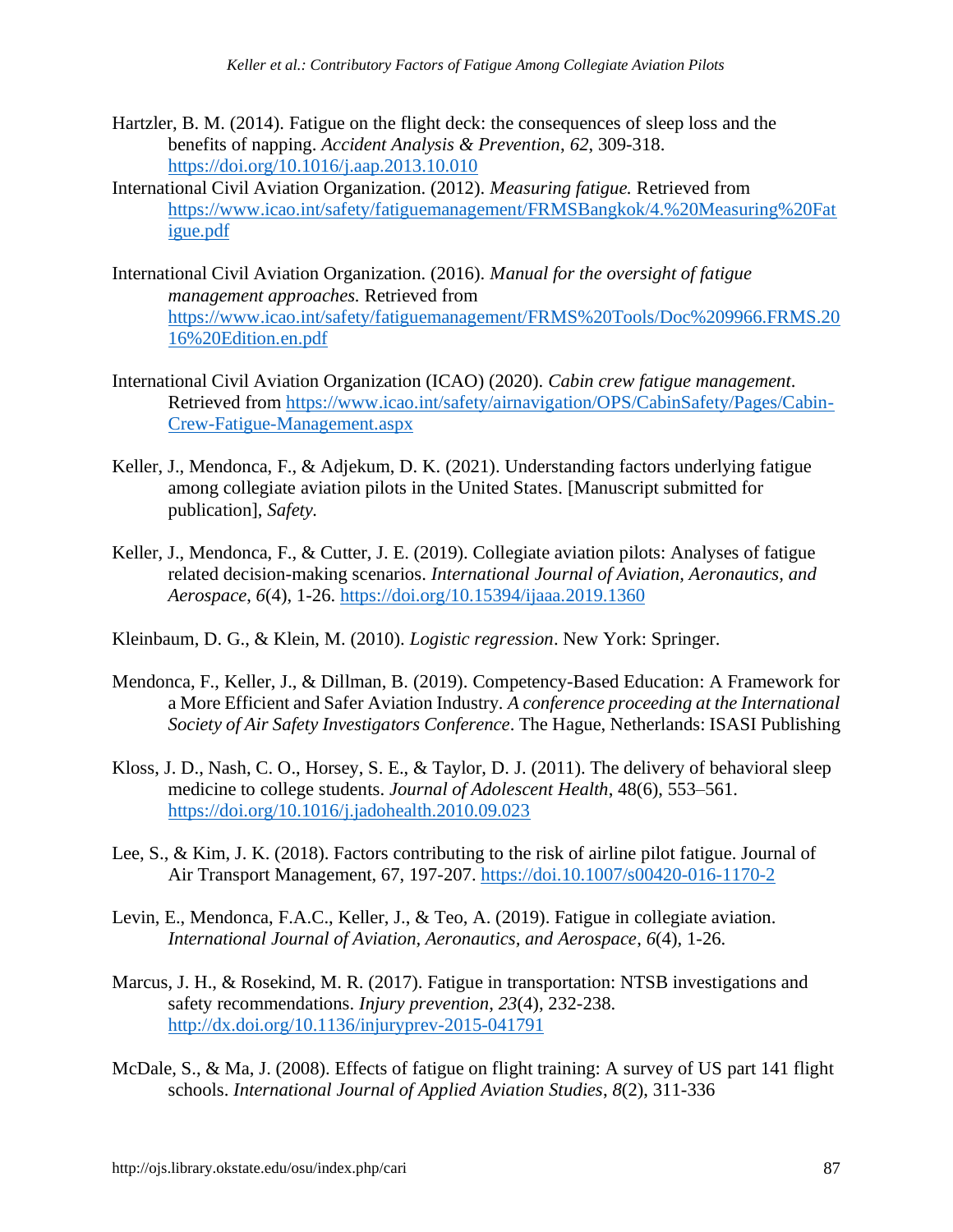- National Transportation Safety Board (NTSB). (2014a). *Descent below visual glidepath and impact with seawall Asiana Airlines flight 214, Boeing 777-200ER, HL7742 - San Francisco, California* (NTSB/AAR-14/01 PB2014-105984). Retrieved from <https://www.ntsb.gov/investigations/AccidentReports/Reports/AAR1401.pdf>
- National Transportation Safety Board (NTSB). (2014b). *Crash during a nighttime non-precision instrument approach to landing UPS Flight 1354 Airbus A300-600, N155UP Birmingham, Alabama* (NTSB/AAR-14/02 PB2014-107898). Retrieved from <https://www.ntsb.gov/investigations/AccidentReports/Reports/AAR1402.pdf>
- National Institutes of Health. (2019). *Brain basics: Understanding sleep.* Retrieved from <https://www.ninds.nih.gov/Disorders/Patient-Caregiver-Education/Understanding-Sleep>
- National Transportation Safety Board (NTSB). (2020). *Reduce fatigue related accidentsaviation.* Retrieved from<https://ntsb.gov/safety/mwl/Pages/mwlfs-19-20/mwl2-fsa.aspx>
- National Transportation Safety Board (NTSB). (2021). *Reduce fatigue related accidents.*  Retrieved from<https://www.ntsb.gov/safety/mwl/Pages/mwl1-2016.aspx>
- Mendonca, F., Keller, J., & Lu, C. T. (2019). Fatigue identification and management in flight training: An investigation of collegiate aviation pilots. *International Journal of Aviation, Aeronautics, and Aerospace*, *6*(5), 1-31.<https://doi.org/10.15394/ijaaa.2019.1365>
- Rabinowitz, Y. G., Breitbach, J. E., & Warner, C. H. (2009). Managing aviator fatigue in a deployed environment: the relationship between fatigue and neurocognitive functioning. *Military Medicine*, *174*(4), 358-362. 358-362 <https://doi.org/10.7205/MILMED-D-01-5008>
- Rangan, S., Riedy, S. M., Bassett, R., Klinck, Z. A., Hagerty, P., Schek, E., Zhang, Y., Hursh, S. R., & VanDongen H. P. A. (2020). Predictive and proactive fatigue risk management approaches in commercial aviation. *Chronobiology International, 37*(9-10), 1479- 1482. <https://doi.org/10.1080/07420528.2020.1803902>
- Romero, M. J., Robertson, M. F., & Goetz, S. C. (2020). Fatigue in collegiate flight training. *The Collegiate Aviation Review International*, *38*(1), 12-29. <http://dx.doi.org/10.22488/okstate.20.100202>
- Rosekind, M. R. (2015). Awakening a nation: A call to action. *Sleep Health: Journal of the National Sleep Foundation*, *1*(1), 9-10.<https://doi.org/10.1016/j.sleh.2014.12.005>
- Satti, M. Z., Khan, T. M., Qurat-Ul-Ain, Q, U. A., Azhar, M. J., Javed, H., Yaseen, M., Raja, M. T., Zamir, A., & Hamza, M. (2019). Association of physical activity and sleep quality with academic performance among fourth-year MBBS students of Rawalpindi Medical University. *Cureus, 11*(7), 1-10. Retrieved from [https://www.cureus.com/articles/20835-](https://www.cureus.com/articles/20835-association-of-physical-activity-and-sleep-quality-with-academic-performance-among-fourth-year-mbbs-students-of-rawalpindi-medical-university)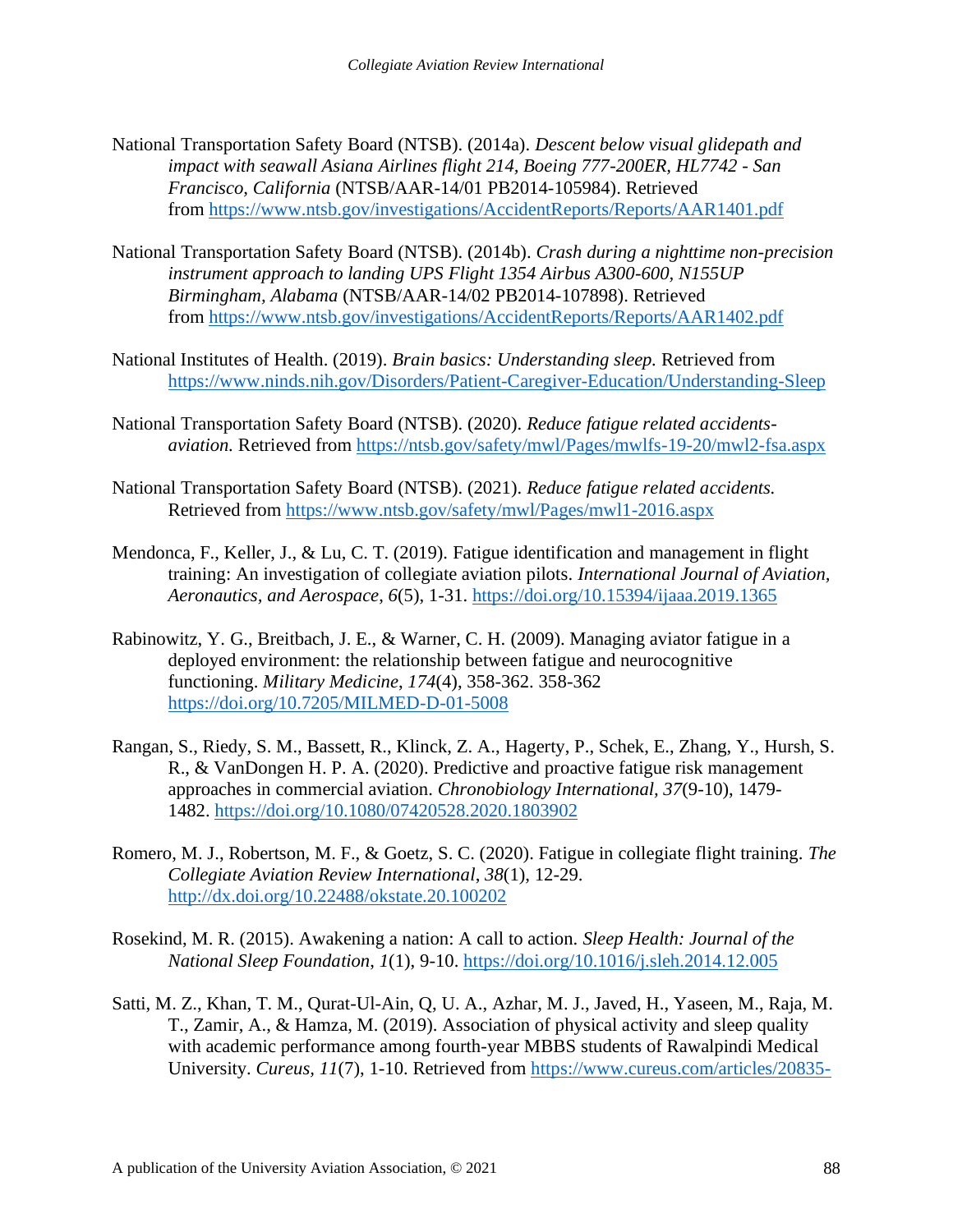[association-of-physical-activity-and-sleep-quality-with-academic-performance-among](https://www.cureus.com/articles/20835-association-of-physical-activity-and-sleep-quality-with-academic-performance-among-fourth-year-mbbs-students-of-rawalpindi-medical-university)[fourth-year-mbbs-students-of-rawalpindi-medical-university](https://www.cureus.com/articles/20835-association-of-physical-activity-and-sleep-quality-with-academic-performance-among-fourth-year-mbbs-students-of-rawalpindi-medical-university)

- Shahid, A., Wilkinson, K., Marcus, S., & Shapiro, C. M. (Eds.). (2012). S*top, that and one hundred other sleep scales*. Springer Science & Business Media.
- Simon, E., Lahav, N., Shamir, R., Hendler, T., & Maron-Katz, A. (2017). 792. Tired and misconnected: A breakdown of brain modularity following sleep deprivation. *Biological Psychiatry*, 81(10), S322–S322.<https://doi.org/10.1016/j.biopsych.2017.02.859>
- Transportation Safety Board Canada (2018). *Runway overrun - Sky Lease Cargo Boeing 747- 412F, N908AR Halifax/Stanfield International Airport, Nova Scotia* (Air Transportation Safety Investigation Report A18A0085). Retrieved from [https://www.bst](https://www.bst-tsb.gc.ca/eng/rapports-reports/aviation/2018/a18a0085/a18a0085.pdf)[tsb.gc.ca/eng/rapports-reports/aviation/2018/a18a0085/a18a0085.pdf](https://www.bst-tsb.gc.ca/eng/rapports-reports/aviation/2018/a18a0085/a18a0085.pdf)
- Van Dongen, H. P., & Dinges, D. F. (2000). Circadian rhythms in fatigue, alertness, and performance. *Principles and Practice of Sleep Medicine*, *20*, 391-399. <https://doi.org/10.1002/ppul.1065>
- Worley, S. L. (2018). The extraordinary importance of sleep: the detrimental effects of inadequate sleep on health and public safety drive an explosion of sleep research. *Pharmacy and Therapeutics*, *43*(12), 758-764.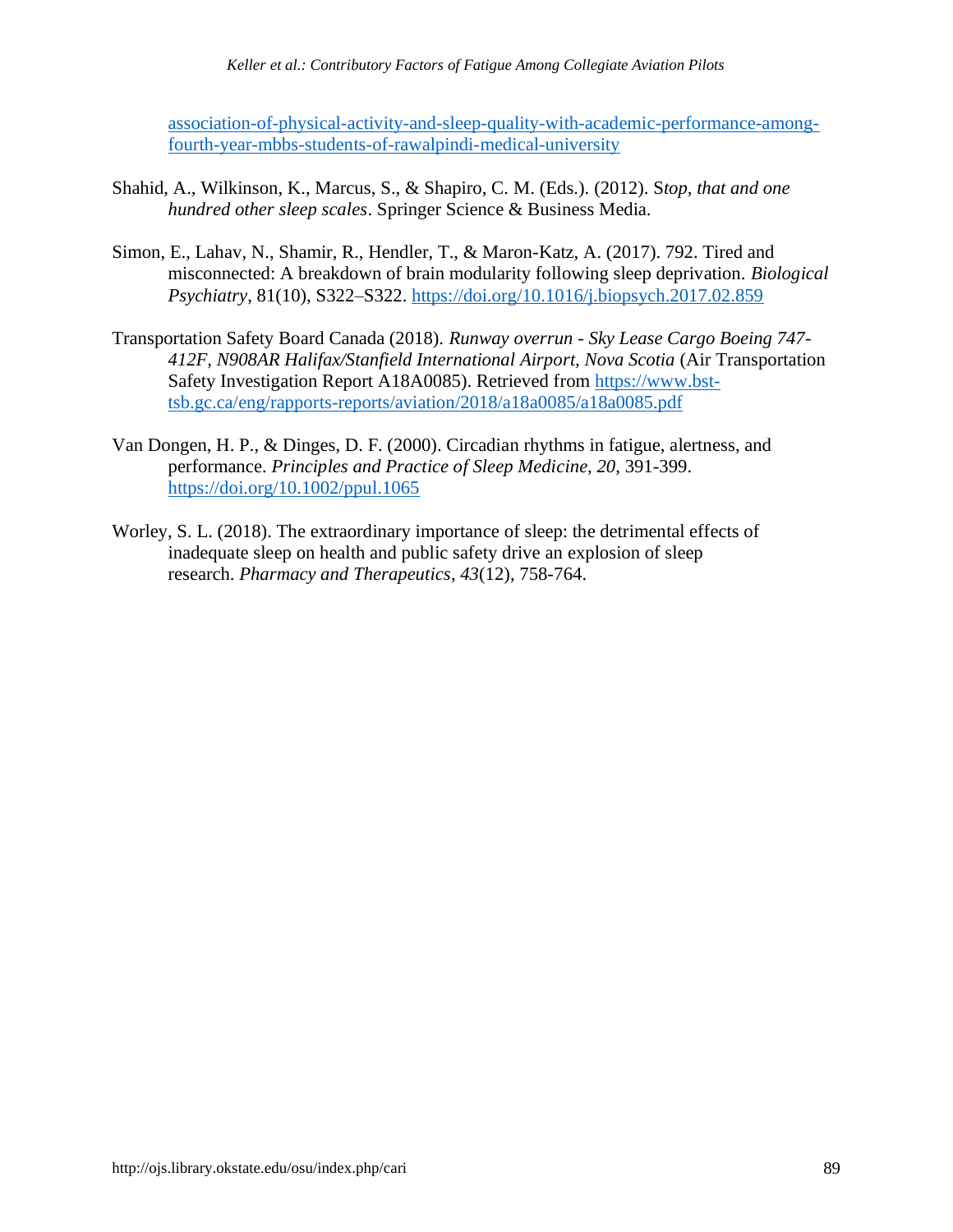#### **Appendix A**

#### **Demographics**

Age: Gender: Enrollment status: Highest Certificate Held: Approximate total logged flight time: Institution

#### **Fatigue Awareness**

Please rank the accuracy of the statement describing your overall experienceduring all of your flight activities.

|                                                                   | Never | Rarely | Sometimes | Often | Always |
|-------------------------------------------------------------------|-------|--------|-----------|-------|--------|
| I have struggled to stay awake during a flight.                   |       |        |           |       |        |
| I have remarked (out loud or to myself) about how tired I was but |       |        |           |       |        |
| proceeded with the flight anyway.                                 |       |        |           |       |        |
| I have overlooked mistakes during a flight because of reduced     |       |        |           |       |        |
| judgment caused by fatigue.                                       |       |        |           |       |        |
| I have felt disinterest during flight activities because I was    |       |        |           |       |        |
| fatigued.                                                         |       |        |           |       |        |
| I have not given my best effort due to fatigue.                   |       |        |           |       |        |
| I have felt heightened irritation during a flight because I was   |       |        |           |       |        |
| fatigued.                                                         |       |        |           |       |        |
| My abilities to carry out tasks requiring concentration have been |       |        |           |       |        |
| decreased due to fatigue.                                         |       |        |           |       |        |

What symptoms cause you to realize you are fatigued?

#### **Causes of Fatigue**

Please rank the accuracy of each statement describing contributing factors which may have led to fatigue during flight activities.

|                                                                      | Never | Rarely | Sometimes | Often | Always |
|----------------------------------------------------------------------|-------|--------|-----------|-------|--------|
| Flying during night (sunset through sunrise).                        |       |        |           |       |        |
| Flying a long cross-country (2.5 hours or over).                     |       |        |           |       |        |
| Working a long day.                                                  |       |        |           |       |        |
| Stress caused by family or other psychological conditions.           |       |        |           |       |        |
| Poor scheduling of flight lessons (e.g., too early, too late, or too |       |        |           |       |        |
| many).                                                               |       |        |           |       |        |
| Poor scheduling of academic classes.                                 |       |        |           |       |        |
| Lack health or fitness.                                              |       |        |           |       |        |
| Personal activities or other commitments (e.g., 2nd job).            |       |        |           |       |        |
| Academic activities (e.g., midterms, student organizations, etc.).   |       |        |           |       |        |
| Quality of sleep (restlessness or interrupted sleep).                |       |        |           |       |        |
| Not of enough sleep.                                                 |       |        |           |       |        |

Please comment on other factors that contributed to fatigue: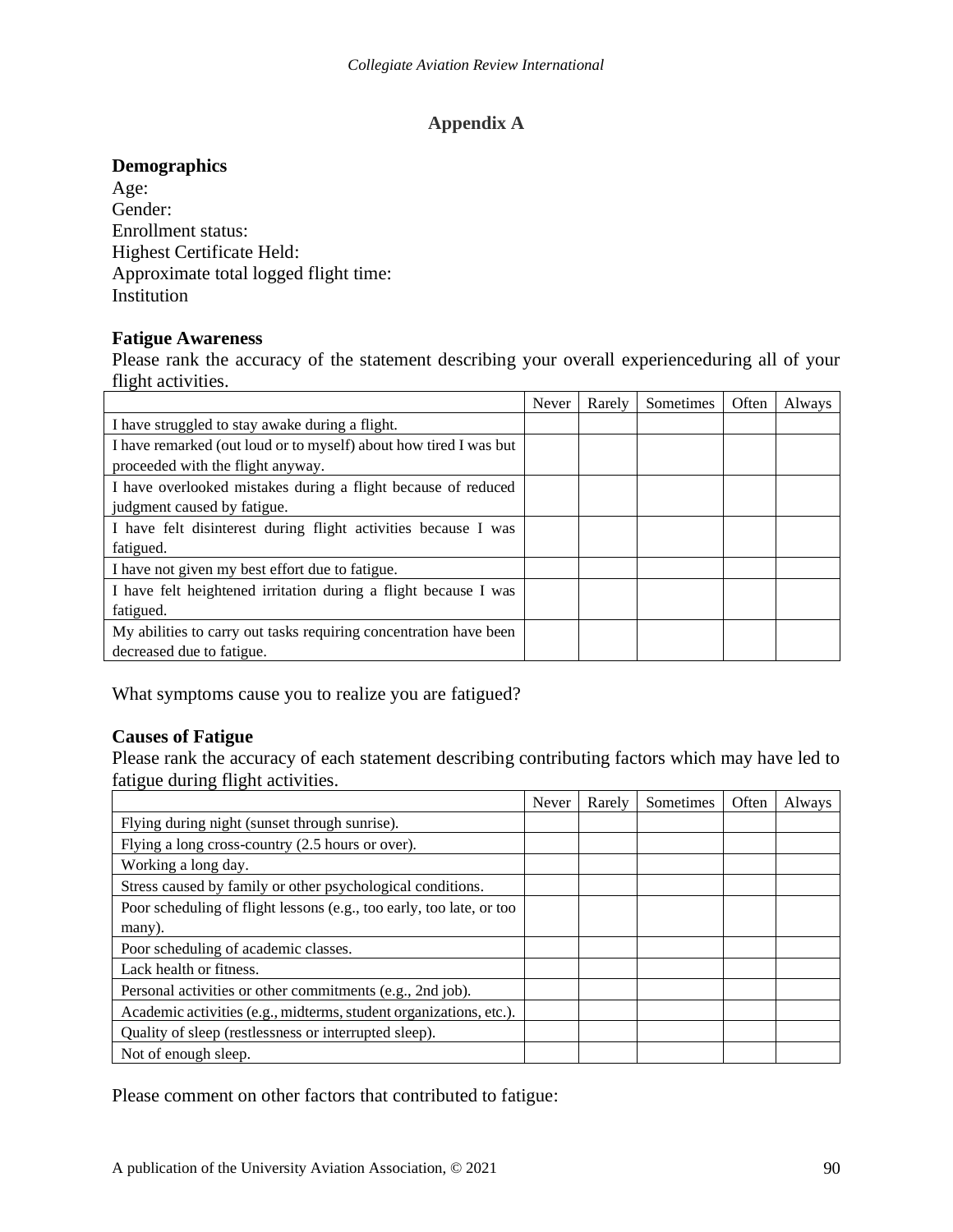#### **Lifestyle**

Given each item, please select the accuracy of the statement describing your current lifestyle.

|                                                          | Strongly | Disagree | Neutral | Agree | Strongly |
|----------------------------------------------------------|----------|----------|---------|-------|----------|
|                                                          | Disagree |          |         |       | Agree    |
| I have a healthy academic and life balance.              |          |          |         |       |          |
| I regularly exercise.                                    |          |          |         |       |          |
| I maintain a healthy diet.                               |          |          |         |       |          |
| I am good at workload management.                        |          |          |         |       |          |
| I am good at stress management.                          |          |          |         |       |          |
| I get adequate sleep every night (quantity and quality). |          |          |         |       |          |
| prepare well to get adequate sleep (i.e., limit          |          |          |         |       |          |
| electronic device use, caffeine, disruptions, noise,     |          |          |         |       |          |
| $etc.$ )                                                 |          |          |         |       |          |

In your experience what are the most significant factors that inhibit your quality/quantity of sleep? Personal Solutions

Please read through the entire list then rank (click and drag) in order the following personal solutions to mitigate fatigue, 1 being the most important and 10 being the least important. You can provide factors that are not listed in the comment box below.

Reduced workload Scheduled breaks More sleep Efficiency in scheduling of classes and flight activities Management of sleep preparation Self-awareness of fitness to fly Guaranteed rest for a given amount of flying time Physical exercise Healthy eating habits Better management of non-work issues

What other personal solution(s) do you find important?

Based on your overall experience during all of your flight activities.

|                                       |  | Never   Rarely   Sometimes   Often   Always |  |
|---------------------------------------|--|---------------------------------------------|--|
| Fatigue impacts my flight activities. |  |                                             |  |

How many hours do you typically work per week Monday-Friday? (include studying, working, student organizations, etc.) (e.g., 1, 2, 3)

How many hours do you typically work per weekend Saturday-Sunday? (include studying, working, student organizations, etc.) (e.g., 1, 2, 3)

How many hours do you typically socialize per week Monday-Friday (e.g., 1, 2, 3)

How many hours do you typically socialize per weekend Saturday-Sunday? (e.g., 1, 2, 3)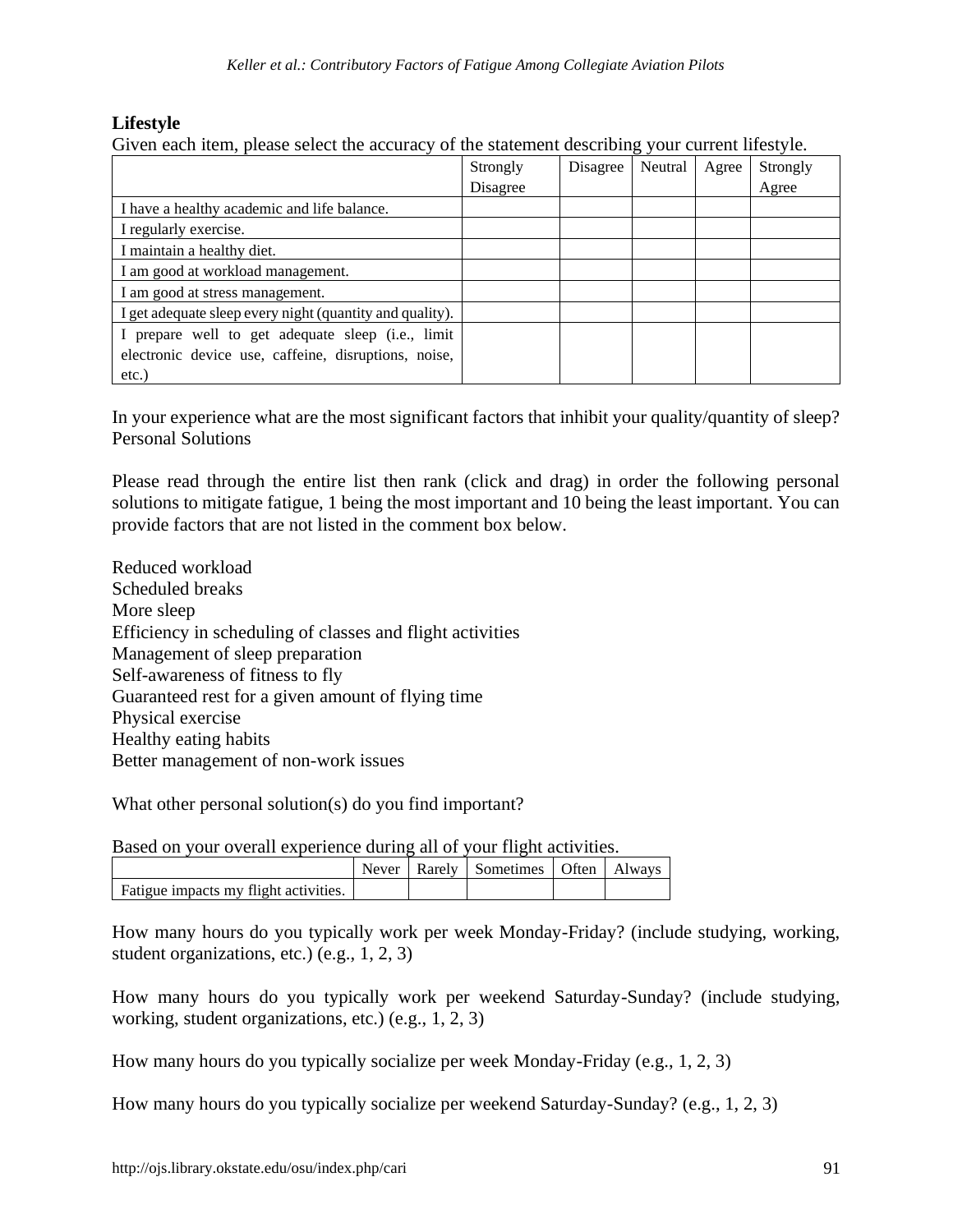Have you ever received fatigue training during your academic or flight training course work? Yes or No

What specific method do you use to ensure you are fit to fly?

Please identify in general your fatigue level during the specified time periods. We may be able to understand of your preference for morning or evening.

|                 | Fully | Very    | Ok,      | A little    | Moderately | Extremely    | Completely        |
|-----------------|-------|---------|----------|-------------|------------|--------------|-------------------|
|                 | alert | lively  | somewhat | tired, less | tired, let | tired, very  | exhausted, unable |
|                 |       | but not | fresh    | than fresh  | down       | difficult to | to function       |
|                 |       | at peak |          |             |            | concentrate  | effectively       |
| Early morning   |       |         |          |             |            |              |                   |
| $(6am-9am)$     |       |         |          |             |            |              |                   |
| Morning (9am-   |       |         |          |             |            |              |                   |
| noon)           |       |         |          |             |            |              |                   |
| Early afternoon |       |         |          |             |            |              |                   |
| $(noon-3pm)$    |       |         |          |             |            |              |                   |
| Afternoon/early |       |         |          |             |            |              |                   |
| evening (3pm-   |       |         |          |             |            |              |                   |
| 6pm)            |       |         |          |             |            |              |                   |
| Evening (6pm-   |       |         |          |             |            |              |                   |
| 9pm)            |       |         |          |             |            |              |                   |
| Night (9pm-6am) |       |         |          |             |            |              |                   |

Please provide any comments that would help improve the survey (unclear items, length of survey, areas that were not addressed, etc.) Thank you for your feedback and participation.